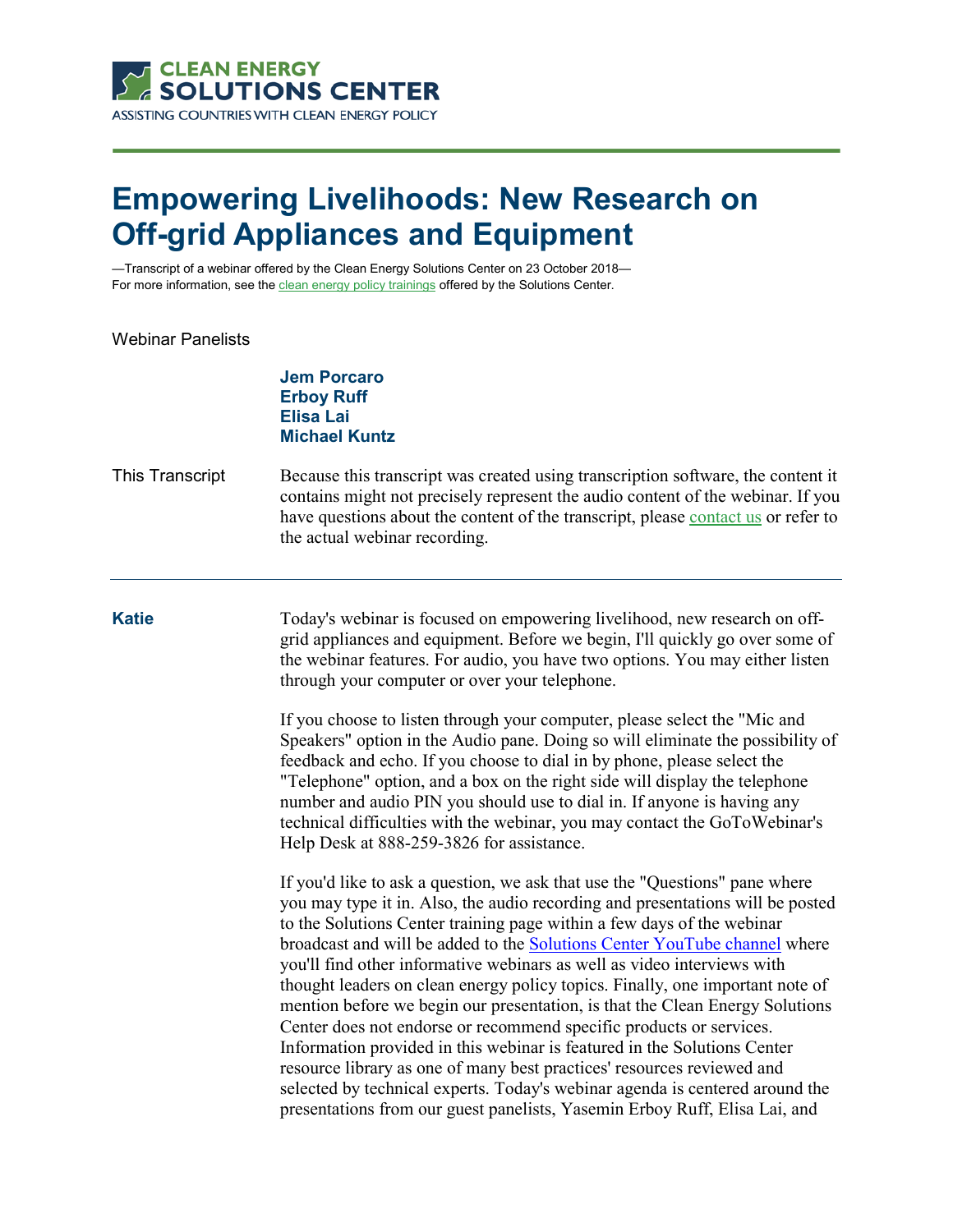Michael Kuntz, who have joined us to discuss the role of off-grid appliances and equipment in power resource constrained communities.

Before we jump into the presentations, I'll provide a quick overview of the Clean Energy Solutions Center, and Jem Porcaro, from the United Nations Foundation, will provide an overview of the Energy Access Practitioner Network. Then, following the panelists' presentation, we'll have a question and answer session where panelists will address questions submitted by the audience. At the end of the webinar, you'll automatically prompted to fill out a brief survey as well, so thank you in advance for taking time to respond. The Solutions Center was launched in 2011 under the Clean Energy Ministerial. The Clean Energy Ministerial is a high-level global forum to promote policies and programs that advance clean energy technologies, to share lessons learned and best practices, and to encourage the transition to a global clean energy economy.

Twenty-four countries in the European Commission are members, covering 90 percent of clean energy investment and responsible for 75 percent of global greenhouse gas emissions. This webinar is provided by the Clean Energy Solutions Center, which focuses on helping government policy makers design and adopt policies and programs that support the deployment of clean energy technologies. This is accomplished through the support in crafting and implementing policies relating to energy access, no-cost expert policy assistance, and peer to peer learning and training tools, such as this webinar. The Clean Energy Solutions Center is co-sponsored by the governments of Australia, Sweden, and the United States, with in-kind support from the governments of Chile. The Solutions Center provides several clean energy policy programs and services, including a team of over 60 global experts that can provide remote and in-person technical assistance to governments and government supported institutions; no-cost virtual webinar trainings on a variety of clean energy policy topics; partnership building with development agencies, and regional and global organizations to deliver support; and an online library containing over 5500 energy policy related publications, tools, videos, and other resources.

Our primary audience is made up of energy policy makers, and analysts from governments and technical organizations in all countries, but we also strive to engage with the private sectors, NGOs, and civil society. The Solutions Center is an international initiative that works with more than 35 international partners across its suite of different programs. Several of the partners are listed above in the slide, and include research organizations like IRENA and IEA, and programs like SeforAll, and regional focused entities such as ECOWAS, the Center for Renewable Energy and Energy Efficiency. A marquee feature of the Solutions Center provides is the no-cost expert policy assistance known as Ask an Expert. The Ask an Expert service matches policy makers with more than 60 global experts selected as authoritative leaders on specific clean energy finance and policy topics.

For example, in the area of appliances and equipment, we are very pleased to have Christine Eagan, executive director of CLASP, serving as one of our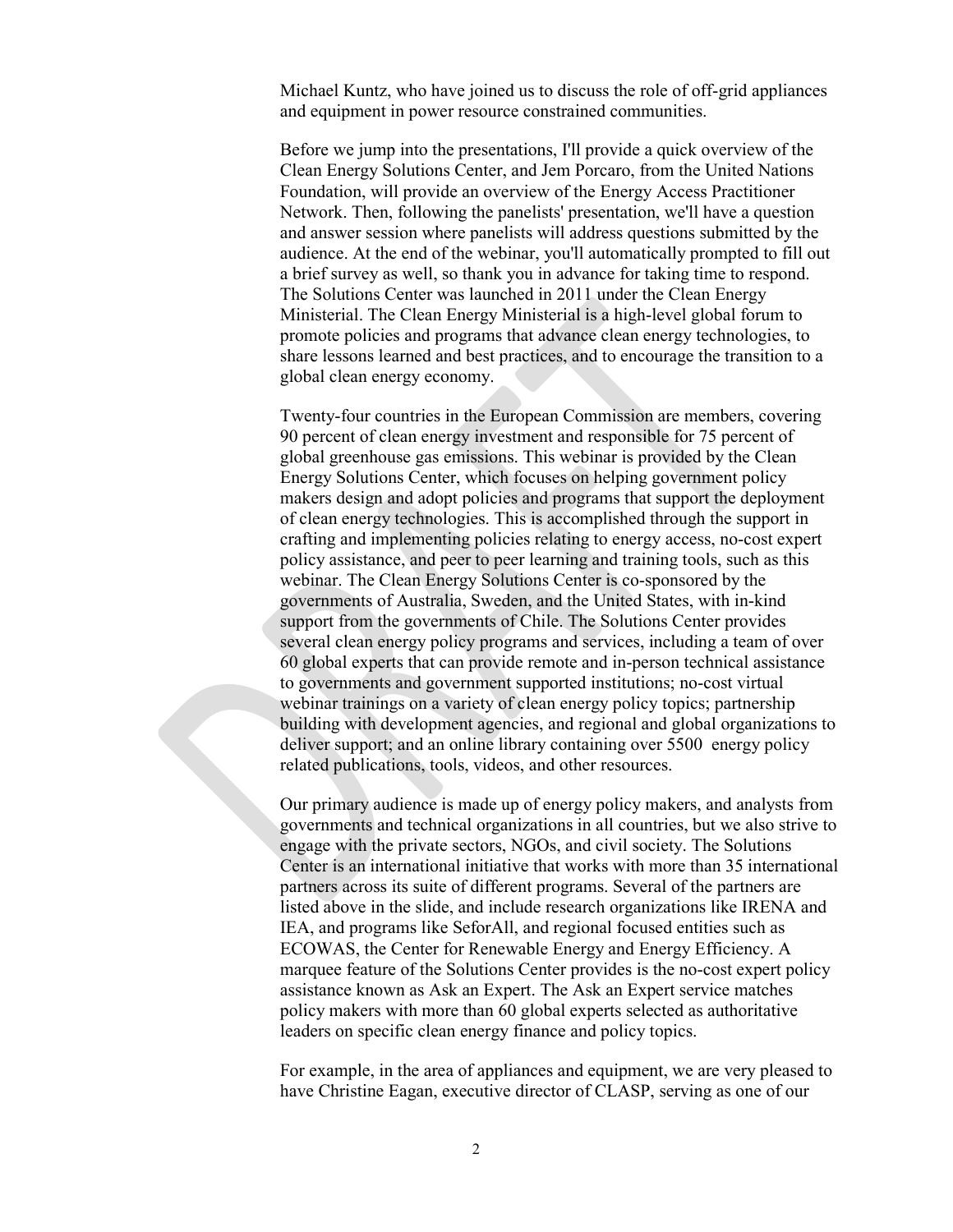|              | experts. If you have a need for policy assistance in appliances and equipment,<br>or any other clean energy sector, we do encourage you to use this valuable<br>service. Again, this assistance is provided free of charge. If you have a<br>question for our experts, please submit it through our simple online form at<br>cleanenergysolutions.org/expert, and you can see the link on the slide above.<br>And we also invite you to spread the word about this service to those in your<br>networks and organizations.                                                                                                                                                                                                                                                                                                                                       |
|--------------|------------------------------------------------------------------------------------------------------------------------------------------------------------------------------------------------------------------------------------------------------------------------------------------------------------------------------------------------------------------------------------------------------------------------------------------------------------------------------------------------------------------------------------------------------------------------------------------------------------------------------------------------------------------------------------------------------------------------------------------------------------------------------------------------------------------------------------------------------------------|
|              | Today's webinar is co-moderated by Jem Porcaro, who is the UNF senior<br>director for energy access. He oversees the foundation's work to expand<br>access to modern energy services and build synergies with UN agencies and<br>other key multilateral partners, especially Sustainable Energy for All. And<br>now, I'd like to introduce our panelists for today. First up is Yasemin Erboy<br>Ruff, who manages the efficiency for Access Coalition, and oversees<br>associated communications activities around the coalition as well as UK aid-<br>funded low energy inclusive programs. Following Yasemin, we'll hear from<br>Elisa Lai, who is the leading technical expert on off-grid appliances and<br>managing the global leap off-grid appliance data platform in much of<br>CLASP's related test methods of development and quality assurance work. |
|              | And our final speaker today is Michael Kuntz, who's the president and CEO<br>of Simusolar, a financier and distributor of off-grid agriculture and fishing<br>equipment in Tanzania. And I apologize—we are having some technical<br>difficulties. And now, with those brief introductions, I'd like to welcome Jem<br>to the webinar.                                                                                                                                                                                                                                                                                                                                                                                                                                                                                                                           |
| <b>Jem</b>   | Thanks, Katie. Much appreciated. I'm gonna just pull up my screen here. Let<br>me know if you can see this. Can you all hear me?                                                                                                                                                                                                                                                                                                                                                                                                                                                                                                                                                                                                                                                                                                                                 |
| <b>Katie</b> | Yes, we can hear you and we can see your screen. If you just want to put it in<br>slide show mode-                                                                                                                                                                                                                                                                                                                                                                                                                                                                                                                                                                                                                                                                                                                                                               |
| <b>Jem</b>   | Perfect.                                                                                                                                                                                                                                                                                                                                                                                                                                                                                                                                                                                                                                                                                                                                                                                                                                                         |
| <b>Katie</b> | Perfect. Wonderful, Jem. Welcome.                                                                                                                                                                                                                                                                                                                                                                                                                                                                                                                                                                                                                                                                                                                                                                                                                                |
| <b>Jem</b>   | Thank you, Katie. Pleasure to be here, again, co-moderating this exciting<br>webinar. Again, my name is Jem Porcaro. I manage the UN Foundation's<br>Energy Access program and, as Katie said, my role really is just co-<br>moderator, so I'm gonna try to say as little as possible, get out of the way, and<br>let our speakers have some time to present. And then, I will help facilitate a<br>little bit of discussion on the back end.                                                                                                                                                                                                                                                                                                                                                                                                                    |
|              | But, before I do that, just a quick word about the Energy Access Practitioner<br>Network for those of you who may not be familiar with it. We, too, were<br>established in 2011, really, for the purposes of helping catalyze and grow<br>kind of a more thriving, global, distributed energy access sector. We do that<br>principally by connecting our membership, which now includes about 2,500<br>individuals who are working in about 170 countries around the world to news<br>and information, industry insights, market intelligence—like what we're<br>gonna hear a little bit more about later today—and most importantly, to                                                                                                                                                                                                                         |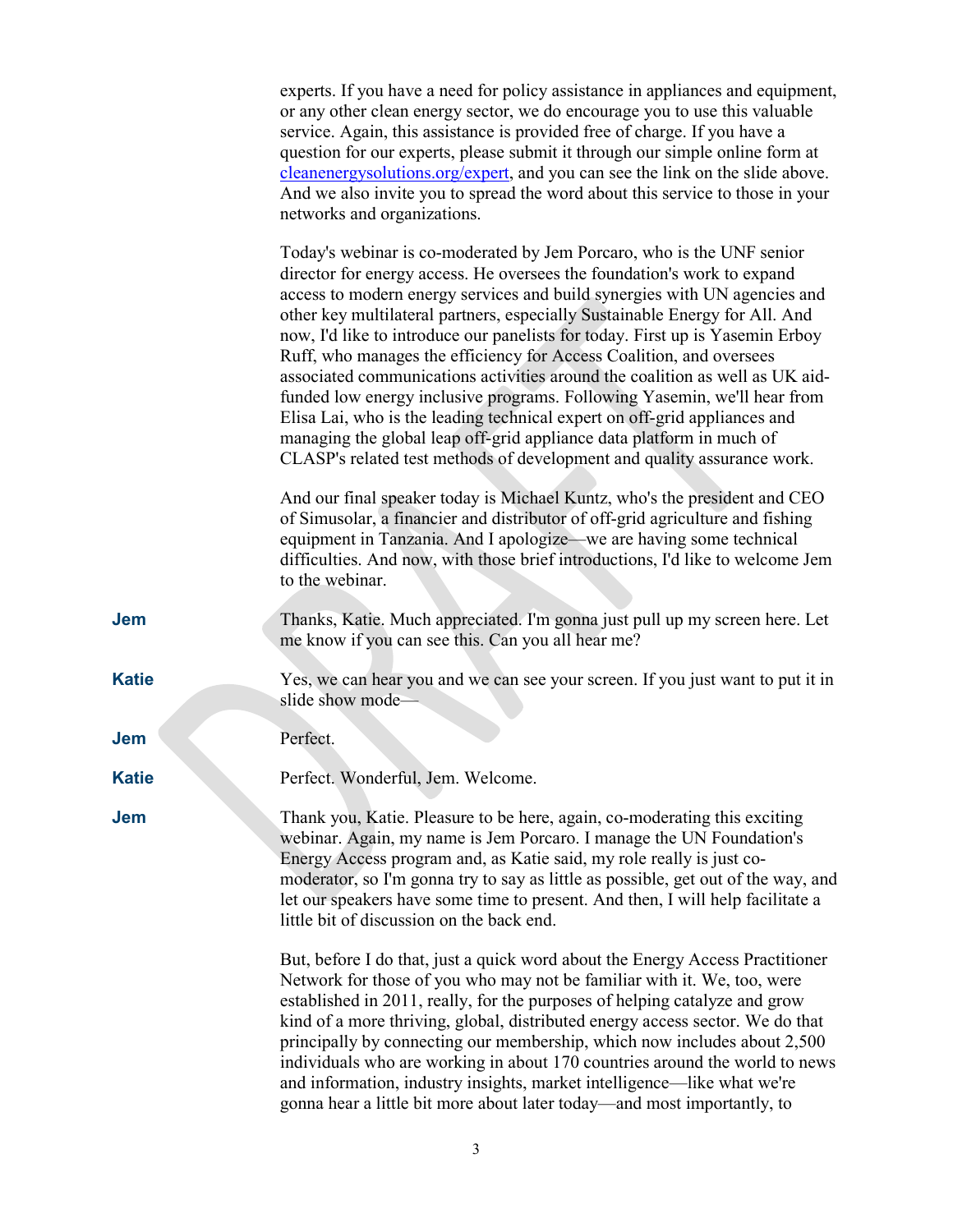themselves. So, we facilitate a lot of peer to peer learning, brokering partnerships. So, over the years, we kind of started out about 20 members; as I said, we're about now up to 2,500, making us one of the largest networks of its kinds, really, for kind of providing an unparalleled platform for better understanding the opportunities and challenges that we all face in the energy access sector.

So, a little bit about the webinar itself. I think most of you on this webinar probably would agree with me in that the appliance market often receives less attention than typically the solar home system and mini-grid markets. And yet, it remains a critical and growing part of the overall energy access value chain. In fact, I think it's fair to say that in order to reach its full potential, the global off-grid clean energy market really needs a complimentary market for high quality [Inaudible due to technical difficulties] meet off-grid consumers' needs. And so, it was really with that in mind that we decided to put this webinar together, really to examine how underserved communities can tangibly benefit from the development of highly efficient off-grid appropriate products.

And we wanted to draw on two recent pieces of market intelligence, at least one of which the Energy Access Practitioner Network partnered on, and that first one is the 2018 Off-Grid Appliance Market Survey Report, which I know Yasemin will delve into a little bit more in detail. But that really examines the evolving perceived demand for an impact of different products within the offgrid appliance market. The other piece of market intelligence that I think we're gonna touch on today is the Appliance Data Trends report, which examines, in more detail, the market trends for those appliances most in demand by un or under-electrified consumers. And that specifically means off-grid appropriate TVs, fans, and refrigerators. And these two products are really the product of the Efficiency for Access Coalition, which again, Yasemin and Elisa will talk more about.

So, our hope for today is that our panelists, our speakers, will react to some of the findings from these two reports, specifically touching on issues that relate to productive uses, income generation, gender, consumer protection, quality assurance, and impact. So, with that, I'm gonna hand it over to Yasemin. Obviously, I encourage all of you to follow us on social media. I've included our social media kind of handle and with that, I'm gonna hand it over to Yasemin.

- **Yasemin** Thank you very much. [Loud echo] Sorry about that. Hopefully, you can hear us okay now.
- **Katie** Yes. We can hear you loud and clear.
- **Yasemin** Hello, everyone. Can you hear us okay?

**Jem** Great. Yes, we can.

**Katie** You should have the pop-up on your screen. Can you see it?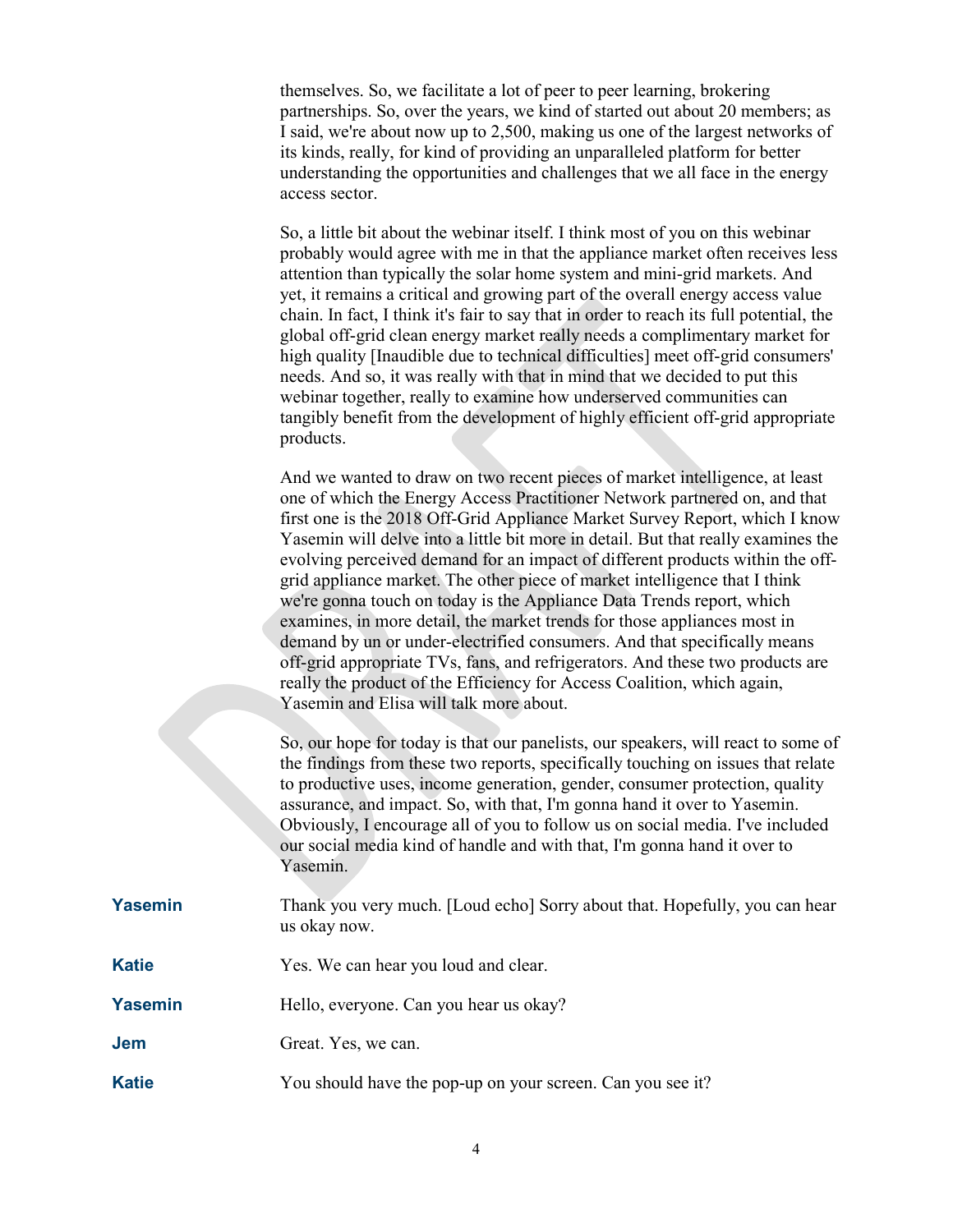| <b>Yasemin</b> | Yes. Are you able to see our screen now?                                                                                                                                                                                                                                                                                                                                                                                                                                                                                                                           |
|----------------|--------------------------------------------------------------------------------------------------------------------------------------------------------------------------------------------------------------------------------------------------------------------------------------------------------------------------------------------------------------------------------------------------------------------------------------------------------------------------------------------------------------------------------------------------------------------|
| <b>Katie</b>   | No, we are not.                                                                                                                                                                                                                                                                                                                                                                                                                                                                                                                                                    |
| <b>Yasemin</b> | Okay. One second. How about now?                                                                                                                                                                                                                                                                                                                                                                                                                                                                                                                                   |
| <b>Katie</b>   | Yes. If you want to put it in presentation mode                                                                                                                                                                                                                                                                                                                                                                                                                                                                                                                    |
| <b>Yasemin</b> | Is that good now?                                                                                                                                                                                                                                                                                                                                                                                                                                                                                                                                                  |
| <b>Katie</b>   | No. We're still seeing the slides.                                                                                                                                                                                                                                                                                                                                                                                                                                                                                                                                 |
|                | [Crosstalk]                                                                                                                                                                                                                                                                                                                                                                                                                                                                                                                                                        |
| <b>Yasemin</b> | Okay. I think there is just a little bit of delay. Let me see if we can change<br>anything on here. How about now?                                                                                                                                                                                                                                                                                                                                                                                                                                                 |
| <b>Katie</b>   | No, I'm sorry, we're just still seeing the same frozen screen.                                                                                                                                                                                                                                                                                                                                                                                                                                                                                                     |
| <b>Yasemin</b> | Okay. Katie, could you take the presenter back and give it back to me again?<br>Maybe we can just try?                                                                                                                                                                                                                                                                                                                                                                                                                                                             |
| <b>Katie</b>   | Yeah. Absolutely.                                                                                                                                                                                                                                                                                                                                                                                                                                                                                                                                                  |
| <b>Yasemin</b> | Sorry about that everybody.                                                                                                                                                                                                                                                                                                                                                                                                                                                                                                                                        |
| <b>Katie</b>   | All right. You should be [Inaudible due to lots of echo] on your screen again.                                                                                                                                                                                                                                                                                                                                                                                                                                                                                     |
| <b>Jem</b>     | Perhaps as we wait for this [Echo] up, I'll just introduce Yasemin's<br>presentation in terms of what she's gonna be [Inaudible due to poor audio],<br>provide a little bit of review of the survey report that I mentioned, and we'll<br>kind of close touching up with us—[Inaudible due echo and poor audio] that I<br>mentioned earlier, including gender [Inaudible due to poor audio].                                                                                                                                                                       |
| <b>Katie</b>   | And I'm sorry—we're having a lot of feedback and echo. Yasemin, did you<br>join on two different connections? Are you joined on two different computers<br>or called in and on a mic?                                                                                                                                                                                                                                                                                                                                                                              |
| <b>Yasemin</b> | No, we are only on one computer, but we have been having technical<br>difficulties. Katie, why don't-would it be possible for you to share the screen<br>and then, I can just speak through the slides.                                                                                                                                                                                                                                                                                                                                                            |
| <b>Katie</b>   | Yes. We will happily do that.                                                                                                                                                                                                                                                                                                                                                                                                                                                                                                                                      |
| <b>Yasemin</b> | Let's do that so that we don't waste anybody's time. But I can get started on<br>just introducing myself and saying, "Thank you" to everyone. Apologies.<br>Thank you for your patience and we're very happy to be here today as part of<br>our joint collaboration with the Energy Access Practitioner Network as well<br>as Power for All on our productive use month. Throughout October, we have<br>been using the hashtag #ProductiveUseMonth and talking about the role of<br>efficient appliances from a productive use as well as customer<br>perspective. |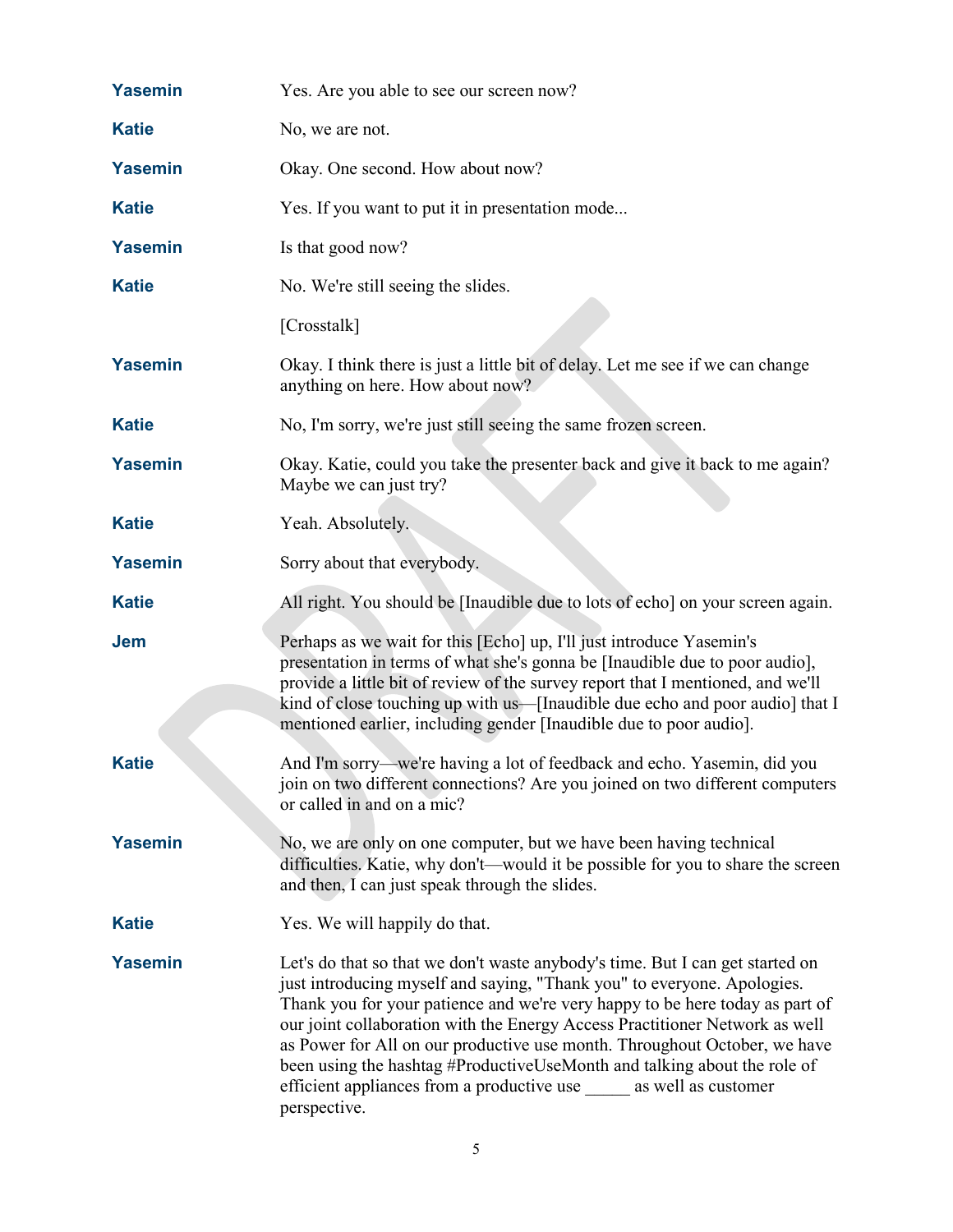So, we're looking forward to talking about some of that with you today. Katie, do we have the slides ready?

- **Katie** We are pulling them up right now.
- Yasemin Perfect.

**Katie** All right. We have them up on the screen. Once again, welcome to the webinar and for our attendees, my apologies for the technical difficulties, and we'll continue on.

**Yasemin** Yes. Thank you so much. Katie, could we move on to the second slide, please? Great. Thank you so much. I want to kick things off by looking at the broader picture and give everybody a little bit of context around our theory of change.

> As you know, and as most of you are a part of, the off-grid solar market continues to grow rapidly, and a key driver of this growth is the increasing uptake of solar home systems and similar off-grid systems that are large enough to power household appliances, as well as an increasing awareness of the transformative potential for such distributed renewable energy systems to power productive use appliances. So, our theory of change looks at the energy efficient appliances as a catalyst in scaling energy access. Next slide, please. As you can imagine, many people think that appliances still consume too much energy to be compatible with something like a solar home system. Here, we show, in green, the amount of PV and battery capacity that is needed to run off-grid appropriate refrigerator, along with four LED lights, a radio, a phone charger, a fan, and a TV.

> The orange icons, in contrast, show the amount of PV and battery capacity you would need to run the same system with an average conventional on-grid refrigerator. So, to power the on-grid product, you would need almost nine times the amount of PV and more than eight times the battery capacity. As you can imagine, the cost of such a system also, at this size, would be prohibitive for a lot of off-grid customers. So, if products are designed and developed explicitly for use in off-grid and weak grid resource constrained settings the market opportunity grows considerably. Next slide, please.

**Katie** Just one moment. We're switching presenter mode. We're having some technical difficulties on our end as well today so, just one moment and we'll get it back up on to the next slide.

**Yasemin** No problem. I can still start talking about it. You will soon see a similar diagram to what we just showed, but going a step further, will be you want to be looking at appliances outside of a vacuum, too, beyond the individual pieces of just household level appliance use to holistic ecosystems powering and scaling energy access. There are positive signals from energy access professionals as well as development and finance institutions and other funders engaged in this sector, including our Efficiency for Access Coalition's donor roundtable, which I will get to in a just a second, towards a more holistic approach to electrification. Now that we have the slide up, you will be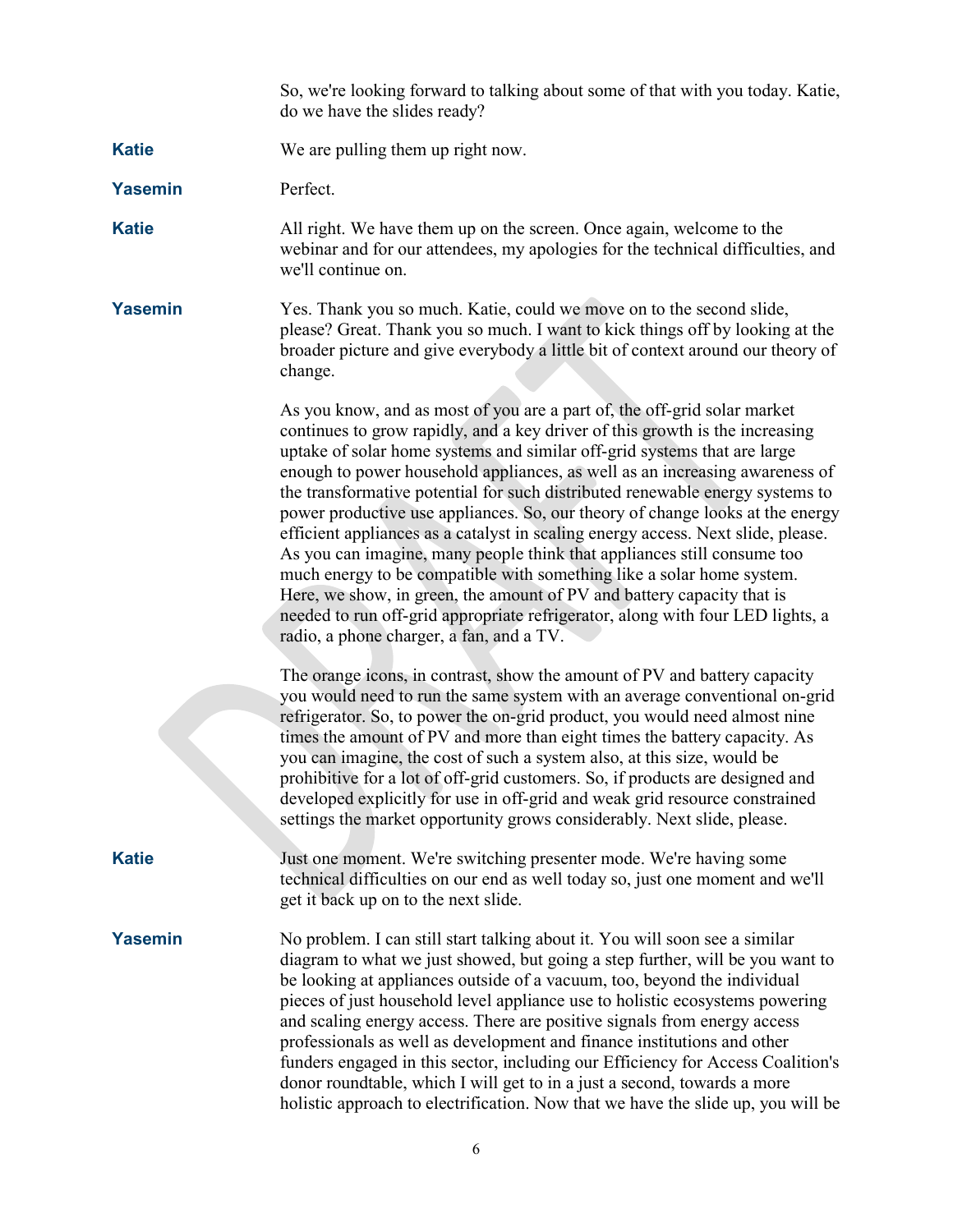able to see what we're talking about, as we mean that there's a growing interest in enabling and scaling higher levels of energy access, but that go beyond household electrification to powering appliances for productive use as well as for public institutions such as schools and health clinics.

Here, we show that the same size energy system that's required to power an inefficient refrigerator could actually power a far more expensive load when a super-efficient refrigerator is used alongside a suite of other efficient appliances and medical devices. However, very little market data exists, in general, to inform potential investment business and design decisions for market actors looking to expand to new product areas, whether they're household, productive use, or health care use. The work we will present today hopefully will be a key input to informing this prioritization. Next slide, please. Before getting into the insights from the two research reports that Jem mentioned, I also want to briefly introduce our Efficiency for Access Coalition.

You might have heard of the Efficiency for Access framework, which began as the global campaign to harness the game-changing power of energy efficiency to drive universal energy access and enhance energy services beyond lighting by 2030. It was re-launched in late 2017 with the support of UK government's DFID and current coalition members—or, I should say, current donor roundtable members, include UKAID, Power Africa, ESMAP, IFC, the World Bank, Shell Foundation, Rockefeller Foundation, Good Energy Foundation, GIZ/EnDev, and, most recently, we're very happy to welcome DOEN Foundation, also, to be coalition family. CLASP, alongside the Energy Saving Trust—or EST—serve as the secretariat of the coalition, and we also manage the LEIA program, which I will get to in a second. Next slide, please. This slide quickly shows you the breadth of our coalition members' current activities across different technologies and geographies.

You can see the little icons representing the technologies and the dots representing different donors. So, it's quickly—you can see, for example, that refrigeration is on top of every coalition member's mind. And our goal is to grow this footprint in future years. You can visit our website, EfficiencyForAccess.org, to learn more about each donor organization as well as the work that they do on different technologies. Next slide, please.

And since I had just mentioned the LEIA program—or Low Energy Inclusive Appliances—just want to mention that it is the flagship program under Efficiency for Access and is funded by DFID for five years as a research and innovation program. Next slide, please. LEIA's goal is to help halve the cost and double the efficiency of our range of off and weak-grid appliances in least developed countries. Here, you can see the different technologies that focus currently under LEIA. They're divided into near-to-market technologies, as you can imagine—such as televisions, fans, solar water pumps, and refrigerators, which is mainly what we'll be talking about today, but also, other horizon enabling technologies, that as you see on the right side. Next slide, please.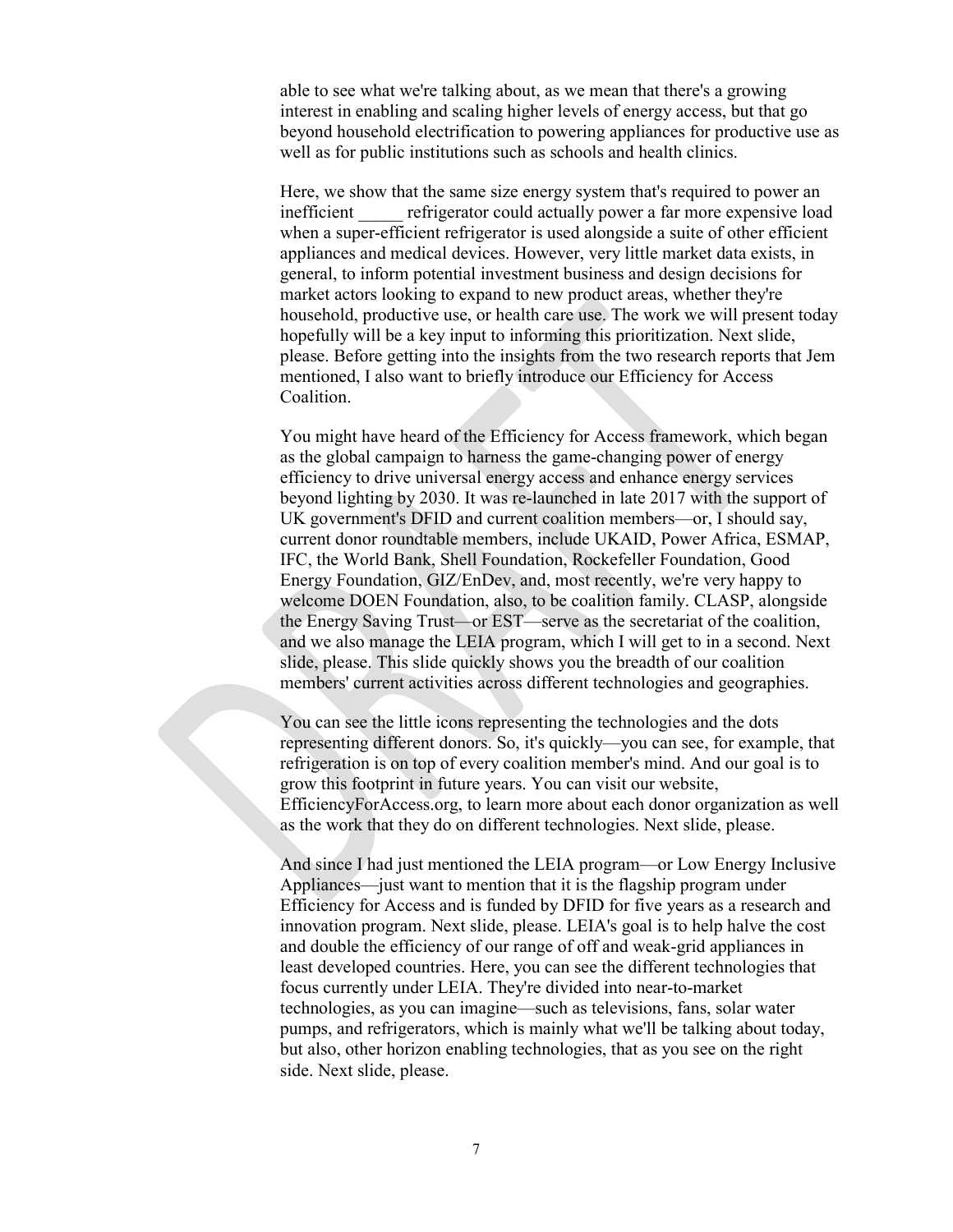I won't spend too much time on this slide, but you're more than welcome to take a look at it after the presentations. This is just a quick snapshot into how LEIA's different works streams, which are shown on the left as activity types—are leading various threads of work development to different technologies. We are expanding the scope of this diagram more and more every day, especially under our research work, and we would be more than happy to give you more details if there are any questions after the webinar. Next slide, please. So, now, we get to dive into our first report.

This will be a broader outlook across all relevant appliances and technologies for off-grid use, and then, when Elisa takes over, we'll be looking at specific technologies under these. Next slide, please. So, Efficiency for Access, in collaboration with the Energy Access Practitioner Network, earlier this year conducted an online survey of energy access professionals to assess their demand and impact potential of 46 off-grid appliances and this was done across 3 different segments—appliances that are relevant for household use, productive use, and health care or clinic use. The survey received 135 respondents from participants around the world. If you participated in the survey, thank you very much for doing so.

And we definitely got an overwhelming response from energy services providers that are active across Sub-Saharan Africa, and a lot of the results are a result of that also. I want to mention that this was the third time this survey was done in collaboration with the practitioner network, and this gave us a great opportunity to continue and expand on regional, sectoral, and yearly comparisons, so that we could plot changing signals in terms of market readiness and customer interest in different appliances. Next slide, please. I want to take a few minutes just to discuss some of the key takeaways that we took out of the report. As you can imagine, we found that since 2014, LED room lighting continues to be the highest ranked household appliance in terms of both perceived customer demand and impact potential.

This underscores the fact that basic energy access needs continue to remain out of reach for many households and communities across the globe. An interesting finding was that fans were ranked first in terms of demand in South Asia alone, and similarly, air conditioning units only made it into the top rankings in South Asia. So, such regional differences suggest that while customer demand for off-grid appliances remain broadly similar across regions, as we can expect, regional preferences are still important and should be taken into consideration. There is an increasing demand for—and a growing commercial opportunity around—refrigeration technologies at all scales. Whether it was household use, agricultural processing coal chain use or for businesses and productive uses, any kind of refrigeration technology consistently ranked in the top rankings.

And more work is definitely needed to unlock the affordability of refrigeration technologies, as well as their off-grid appropriateness, so that we can reach true scale for this near-to-market technology. Solar water pumps emerged as the top near-to-market appliance of note, for the first time ever, being ranked above many other appliances. Off-grid customers are also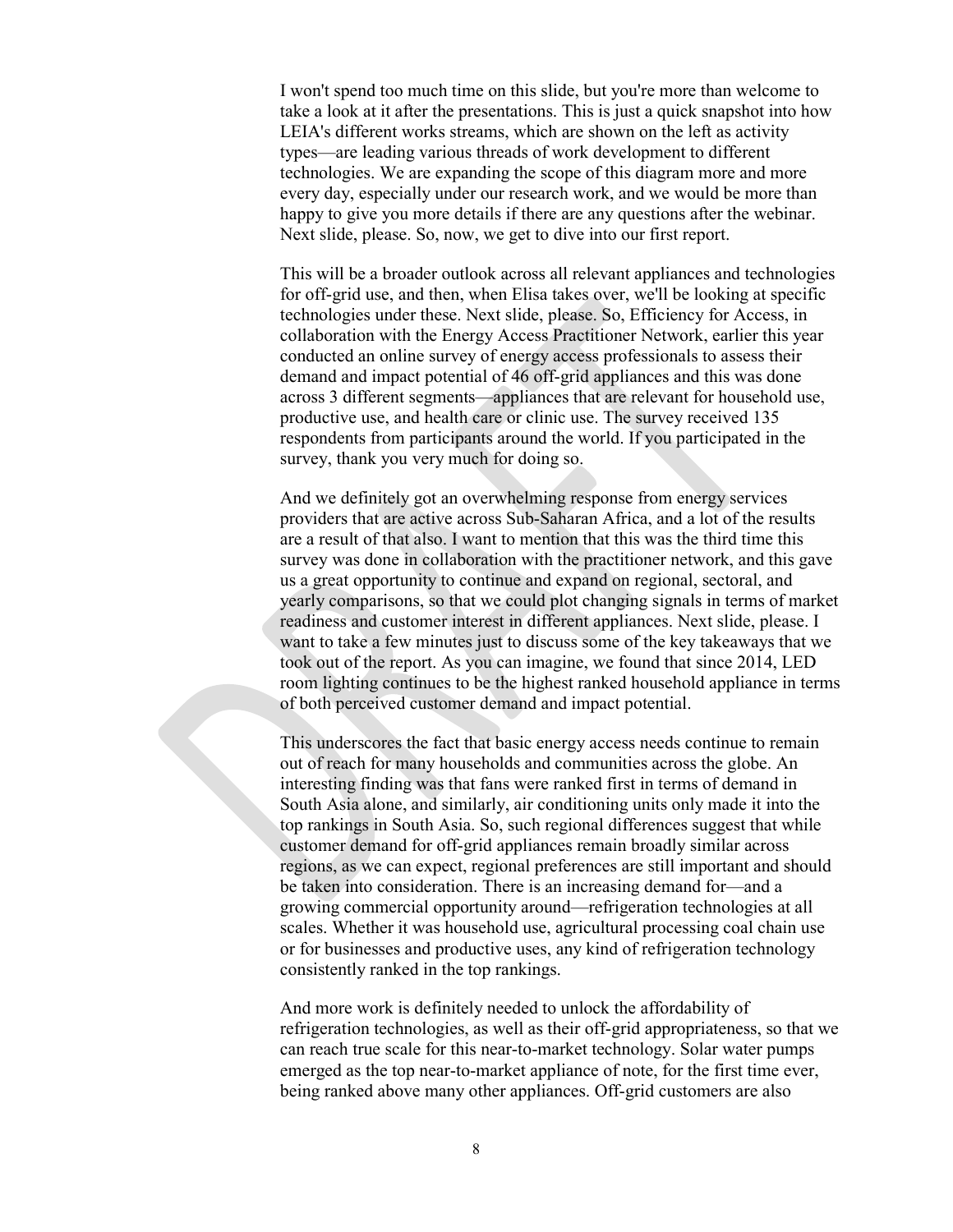showing interest in a wider range of appliances, as evidence by high rankings for many of the newly introduced categories, such as electric cook stoves, as well as internet or connectivity equipment. In terms of health care, there were unclear patterns of rankings for specific medical equipment, which I will unpack a little bit more in a few slides, but this underscores the needs for additional resources to scope out region and clinic-dependent nuances. We are actually working on an Efficiency for Health concept with the UN Foundation's Powering Health Care, as well as the Clinton Health Access Imitative—or CHAI.

We are very excited to see where this work in research may take us in terms of discovering which medical appliances, for example, have the highest potential for efficiency measures. In terms of gender results, household appliances that support labor intensive activities seem to showcase significant difference between gender perspectives, and I will, again, explain this in a bit more detail shortly. And finally, many of the appliances that ranked highly in terms of perceived demand or impact—which you will see in a second actually had little to no reported sales when we asked for sales information in 2017, which shows that there's a continued lack of commercial availability and viability as many of these appliances that are showing high-impact potential. Next slide, please. So, now, we want to showcase some of the most interesting findings from the report.

Here, we are showing the 2018 household appliance demand and impact rankings. The orange or yellow bars are the impact potential, and the blue ones show the perceived consumer demand for each of these technologies. As you can see, LED room lighting—as I mentioned just now—is ranked highest. What is interesting is that television's ranked second highest in terms of consumer demand, but only fifth in terms of potential impact. While TVs are among the main inspirational products in high demand by off-grid consumers across the globe, their impact beyond simple entertainment generally is less discussed and socioeconomic benefits of using TVs whether it's for women's empowerment and education, information sharing this has not been fully explored or documented, which may explain why they're viewed as a lower impact product.

Other interesting findings include the fact that respondents ranked items such as modems, web routers, and internet equipment—which was a new appliance category, actually, that was introduced in the 2018 survey—fourth in terms of potential impact, even before TVs and tablets. Electric cook stoves, which was also introduced this year—and, as you saw earlier—is one of the horizon technologies of interest under the LEIA program, actually ranked relatively highly both in terms of demand and impact. Even though this technology's not necessarily viable yet, due to its relatively high load requirement—which his currently only achievable with a very large-scale micro-grid, this ranking underlines its importance. Next slide, please. And here, we're showing a similar graph that now looks at productive use appliances both in terms of demand and impact.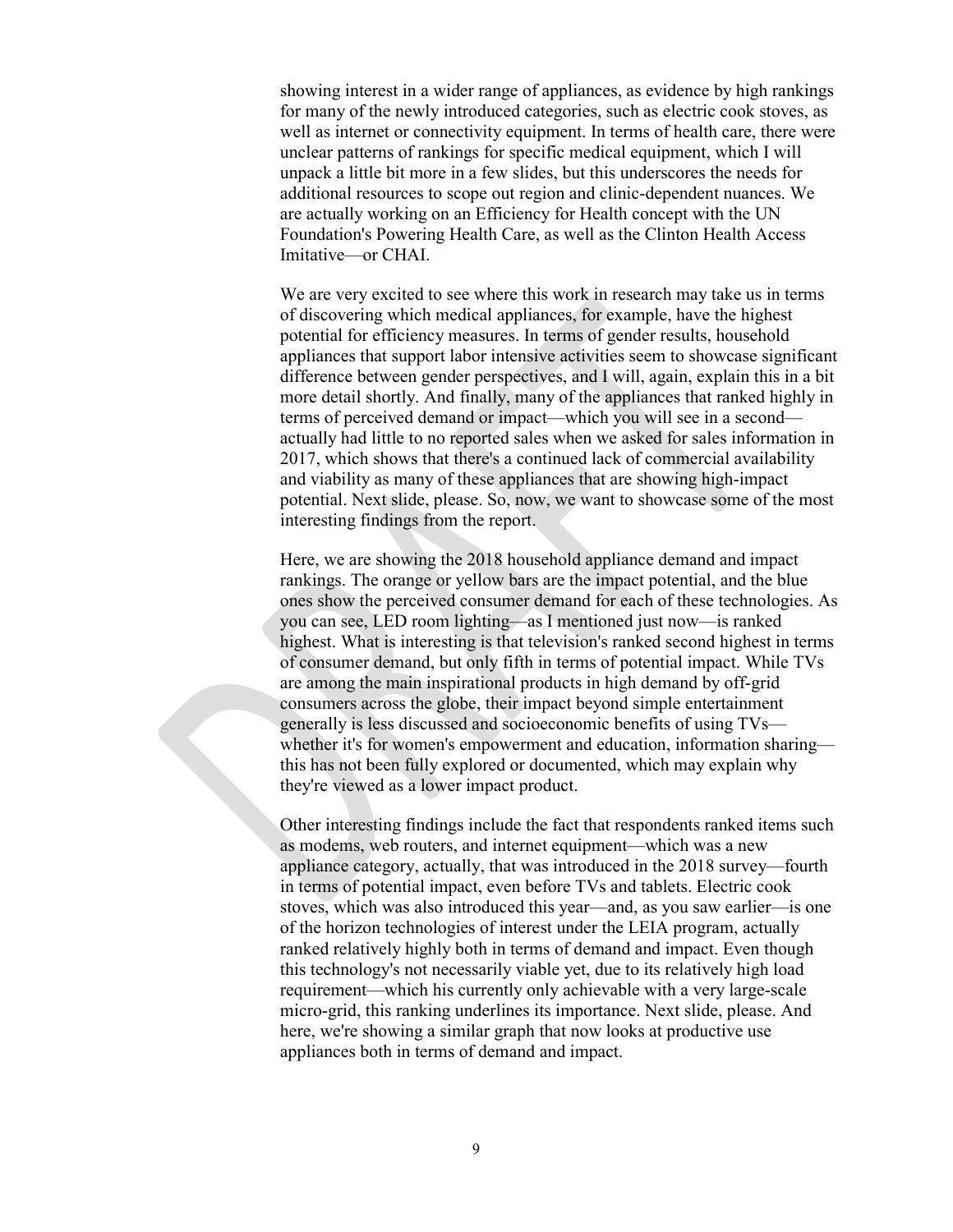Again, as we mentioned, solar water pumps rank first, followed by refrigeration. What was interesting to us was that LED room lighting, phones, and televisions, were ranked consistently lower compared to household demands and impact rankings, however, they still made it into the top 10 products. In terms of, again, newly added categories, milk-chilling units and food drying units made it into the top 10 ranking in terms of consumer demand, and milk-chilling units actually received quite a high ranking in terms of impact. So, there's definitely a technology that we will continue to keep an eye on. And the appliance that showed a significant difference between demand and impact, was solar sewing machines, which were ranked quite low in terms of demand, but received a much higher impact ranking. Next slide, please.

As I mentioned earlier, one of the more interesting aspects of this year's results is that now that we have three versions of these survey results, we are able to do temporal comparisons to see how consumer demand and impact perceptions may have changed over time. We looked at changes through time for productive uses. This was one of the more interesting results and they've showed a significant change across time. In 2018, as I mentioned, solar water pumps ranked highest in terms of both consumer demand and potential impact, but this was the first time ever of this happening, especially being ranked above refrigeration and LED lighting appliances. The rankings for small business appliances—in particular, LED lighting, mobile or smart phones, mobile charging banks—dropped much lower compared to the 2014 and 2016 findings.

The biggest change, actually, was seen with mobile and smart phones, which dropped from being ranked 2nd in 2016—as you can see in this graph—to 10th in 2018 in terms of potential impact. So, that is a very significant change. It was also interesting that fans didn't make it to the top 10 rankings in 2018 only. Next slide, please. Now, we come to the health care results, and in 2018, we actually divided health care appliances into two categories under infrastructure and medical equipment, to be able to have a more granular look into demand—or importance, I should say—rankings of different products that are relevant for health care use.

We actually had a larger respondent pool than last year for the health care results, but interestingly, none of the survey respondents who answered these questions on health care rankings were actually health care professionals. They were all energy access stakeholders and service providers. So, that is something that we should keep in mind—that these results reflect the sort of energy access side of things rather than the health care perspectives, perhaps. But, unsurprisingly, many of the results remained similar consistent across the board. Refrigeration, LED room lighting appliances were ranked as top two in terms of perceived demand by respondents in 2016 also, which you can see also happens in 2018, and many of the other appliances received similar rankings across 2016 and 2018.

So, there is definitely a continued need for even the most basic appliances for health care—especially refrigeration and LED lighting—but then, when we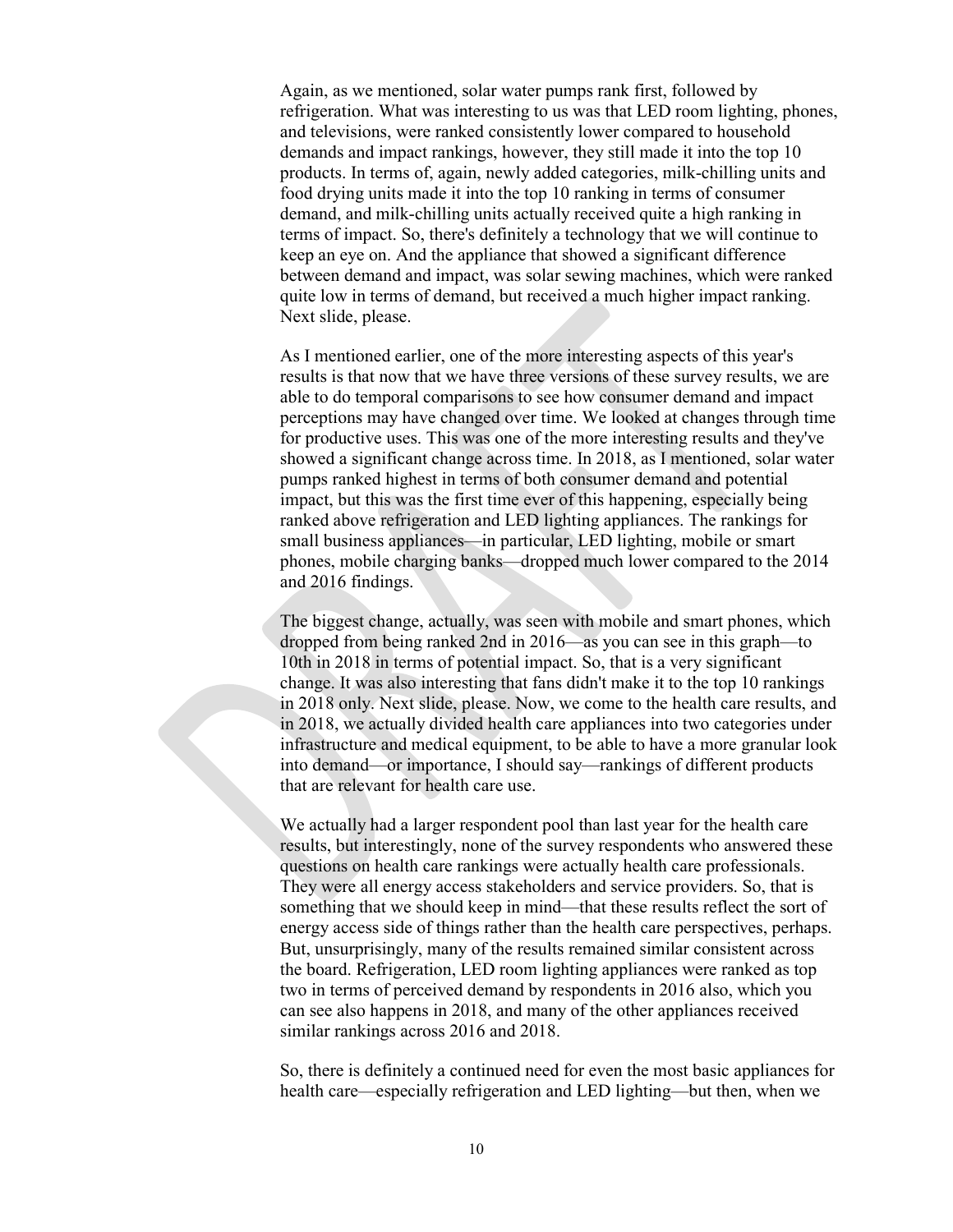look at medical equipment, there's also some interesting results that surface. Next slide, please. Here's a bit of a closer look at the gender differentials. This question was asked for household use only. Basically, survey respondents who answered the ranking question for household use were then asked the follow-up question of, "Would you change their rankings that you just gave us based on the gender of the end user?" And basically, those that said that their rankings would change gave a new ranking for male and female consumer perspectives.

Gender, actually, is a focused theme for Efficiency for Access, as well as LEIA, as we continue to weave it into our research office, especially consumer impacts going forward. Here, we show that the results show that the LED room lighting, mobile phone, charging banks, refrigerator/freezer units, didn't show much of a change between female and male user perspectives, but some products definitely did, and you can see those here in terms of hand power tools, clothes washers, sewing machines, and electric cook stoves. Next slide, please. And finally, as I mentioned earlier, we did ask a follow-up question of—following the rankings of actual reported sales in 2017, and you can see in the pie chart here that the sales data did not match the high-impact perceptions that we discovered in the survey.

Almost half of the sales reported were radios, about a quarter of solar water pumps, and then, smaller percentages of televisions, fans, and ICT equipment. Other technologies that you'll remember ranked extremely highly such as refrigeration units, milk chillers. These did not have any reported sales, basically. This sales data that was collected through this survey is, of course, limited, but it's still a useful benchmark give the lack of data for this \_\_\_\_\_ market. And we will be using these first insights under the Efficiency for Access Coalition to collect, verify, and continue to publish data on sales and market potential for off-grid appliances.

Now that we've covered the sector's perception of consumer needs and impact, let's move into a more technical review of the off-grid appropriateness of a number of the most in demand appliances that surfaced from this report and ways in which we can build in quality assurance as well as customer protection. And for that, I will turn it over to my colleague, Elisa. Next slide, please.

**Elisa** Great. Thank you. Excited to be here today to share some of the high-level findings from the off-grid appliance . Next slide, please. Before we dive into the report, I would just like to start with the current state of off-grid appliances market.

> There is very little information available regarding the performance and quality of appliances designed specifically for off-grid and weak-grid environment. This barrier is inhibiting of stakeholder across the supply chain from making informed decisions. For example—manufacturer and distributors often have very little information regarding the potential cost, quality, and service delivery tradeoff when sourcing between high efficient product versus the generic baseline product. Investors and lenders—they perceive investments in appliance sector very risky, so it's like, as pay-as-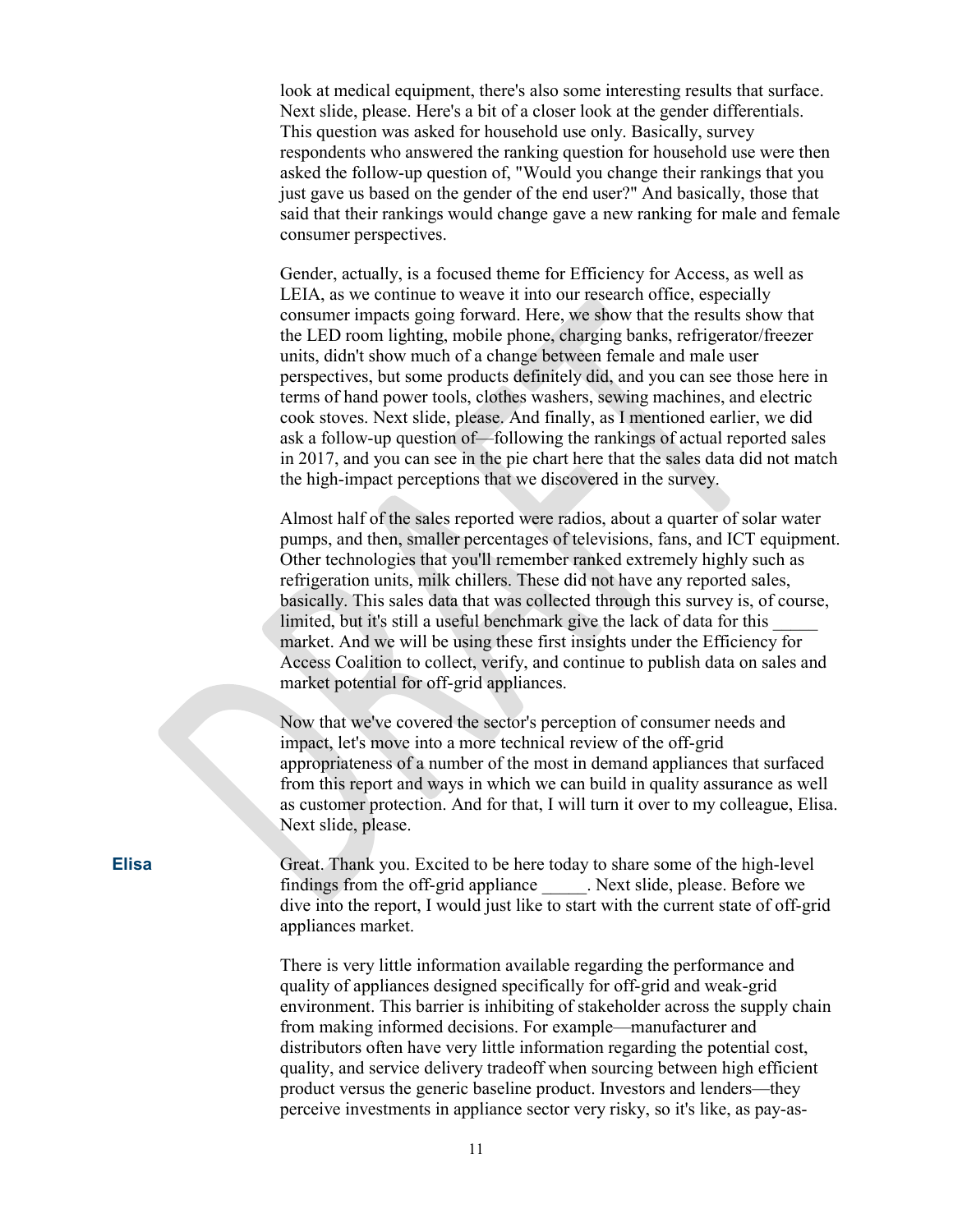you-go company are increasingly attracting more investment access for financing for appliance manufacture remain like, very little. A policymaker often do not have sufficient resources and testing capacity to collect comprehensive market data to really defy and classify off-grid appliances based on their performance and potential to deliver energy access benefits. So, all these different barriers is really inhibiting the growth of the off-grid appliances market as a whole. Next slide, please.

To fill the significant knowledge gap, the Efficiency for Access Coalition has been building technical foundation through a program called Off-Grid Appliance Data Platform. The platform is supported by the Clean Energy Foundation, and it's got this LEIA program, which Yasemin introduced earlier. On the highest level, the data platform's a program that generates and collects and share information about appliance performance and pricing, but there is actually a lot technical foundation that are built to enable the generation in sharing of tests performance data. We start at the very bottom, which is the test method development. Most currently available test method are not designed specifically to ability of appliances used by off-grid consumer.

For example, appliances that are used with off-grid energy system must be able to sustain voltage fluctuation, but most of the test method for grid power domestic appliances are not written in this particular factor in mind. To enable consistent product comparison, we developed standardized test method to able a product design, quality, and energy performance. Test lab network there were many national commercial test lab around the world, but very few of them have experienced in testing off-grid appropriate appliances. We identify test lab partners and work with them to enhance their capacity of conducting off-grid appliance testing based on the test method we just described. And to understand what product model are being sold to off-grid consumers, we conduct survey in retail marketplaces to collect basic product information such as the product brand, model names, size, the client energy consumption value warranty, and retail price.

The data we collected from the market informed the sampling process and we collect the sample and test them in the test laboratory. Currently, we're conducting these type of market survey in eight different countries—in Kenya, Uganda, Tanzania, and also in East Africa with Sierra Leone, Nigeria, but also in South Asia, which is India, Pakistan, and Myanmar. Today, the program has identified more than 1,500 television, fans, refrigerator models around the world, and tests about 300 products in a laboratory setting. Next slide, please. The data generated through the data platform enabled us to develop pretty interesting analysis and insight—particularly around efficiency and pricing trends.

In terms of approach, data trends report focus on three most demanded appliances, which Yasemin also mentioned earlier—TV, fans, and refrigerator. Our approach is to really map out the performance and price of each individual models tested through the data platform, create year by year baselines, and compare off-grid appliance performance with on-grid products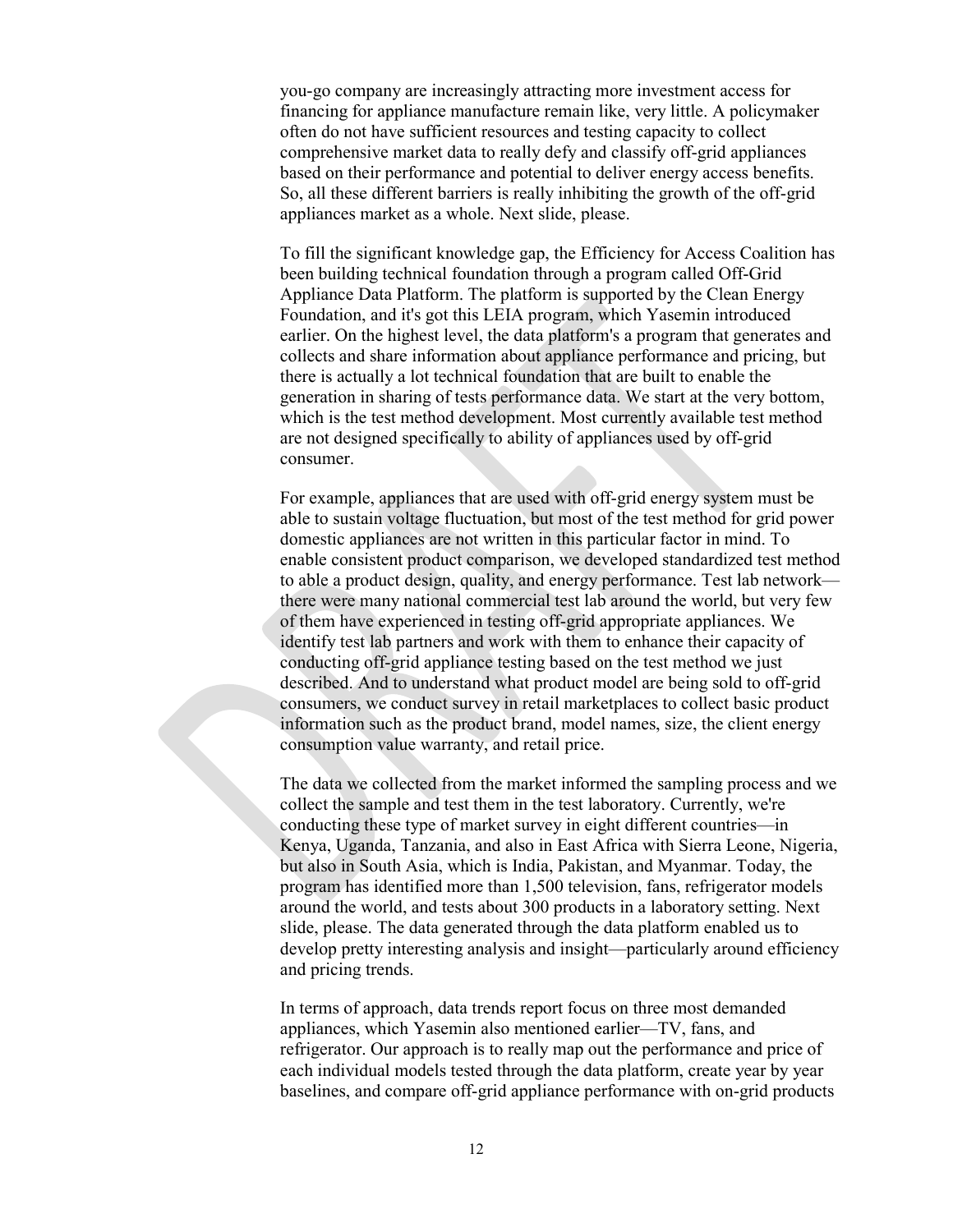that are similar in sizes. It's also important to note that the test data we are referencing here are collected from two different sources. By saying "baseline product"—we're referring to the generic AC or DC appliances we procure from the market, and a lot of those are generic Chinese imported appliances. The awards product that we're referring to is the product submitted by manufacturers and distributor for the global awards competition, which is the international competition that identifies high performing off-grid appliances in various categories.

The awards product are also randomly selected and tested from manufacturer warehouses. All these products are tested in test laboratory based on these different parameter that you're seeing on the slide—so, energy performance efficiency, surface delivery, durability and safety, and quality and workmanship. And all these test methods you can actually find on the Efficiency for Access Coalition website. Next slide. For the sake of time, in the following slides, we're using refrigerator analysis as an example, but please do check out the data trends report for more fans and TV data.

Refrigerator, as mentioned, is one of the highest consumer demand product, but it's also one of the most challenge of off-grid appliances to design and develop. The global market for off-grid refrigerator is actually still in the very early stage of development. Between 2016 to '17, we test about 57 refrigerator models. For the purpose of the study, the refrigerator energy efficiency index, as you can see on the left side, is defined as the unit surface area per daily energy consumed. So, meter square per kilowatt hour per day.

As you can see, the arrow is pointing up. The higher the EEI, the more efficient the refrigerator is. The graph is showing the efficiency value of these 57 refrigerator model tested and the average efficiency value of 2017 awards winners, finalists, and baseline products. What we can see from this graph is that there's significant gap between baseline awards product. If we take one of the highest point in the chart compared to one of the lowest point here, the worst performing refrigerator in 2017 data set used 19 times more energy per unit surface area than the most efficient refrigerator tested.

But also, on the average, the efficiency of awards finalists and winner product are close to two to three times more efficient that the baseline products. This chart also tells us that the daily energy required to operate a typical off-grid refrigerator is high. The average refrigerator requires about .7 kilowatt per day to operate in ambient temperature of 72 Celsius. They're the optimal conditions. This would require a solar system with at least 200-watt peaks solar panel and a 160 an hour battery. This is still like, too big for most of the off-grid consumer to be able to afford. Next slide.

In terms of pricing trend, the high price of refrigerator is a critical barrier to consumer adoption. Off-grid and weak-grid consumer are very price sensitive, especially for large investment appliances such as refrigerator. The price of refrigerator range roughly from \$300.00 to—on the low end—to roughly about \$2,000.00 on high end. What we can see is that there are increasingly more specialized off-grid refrigerator that use new technology such as space change material technology to really improve the thermal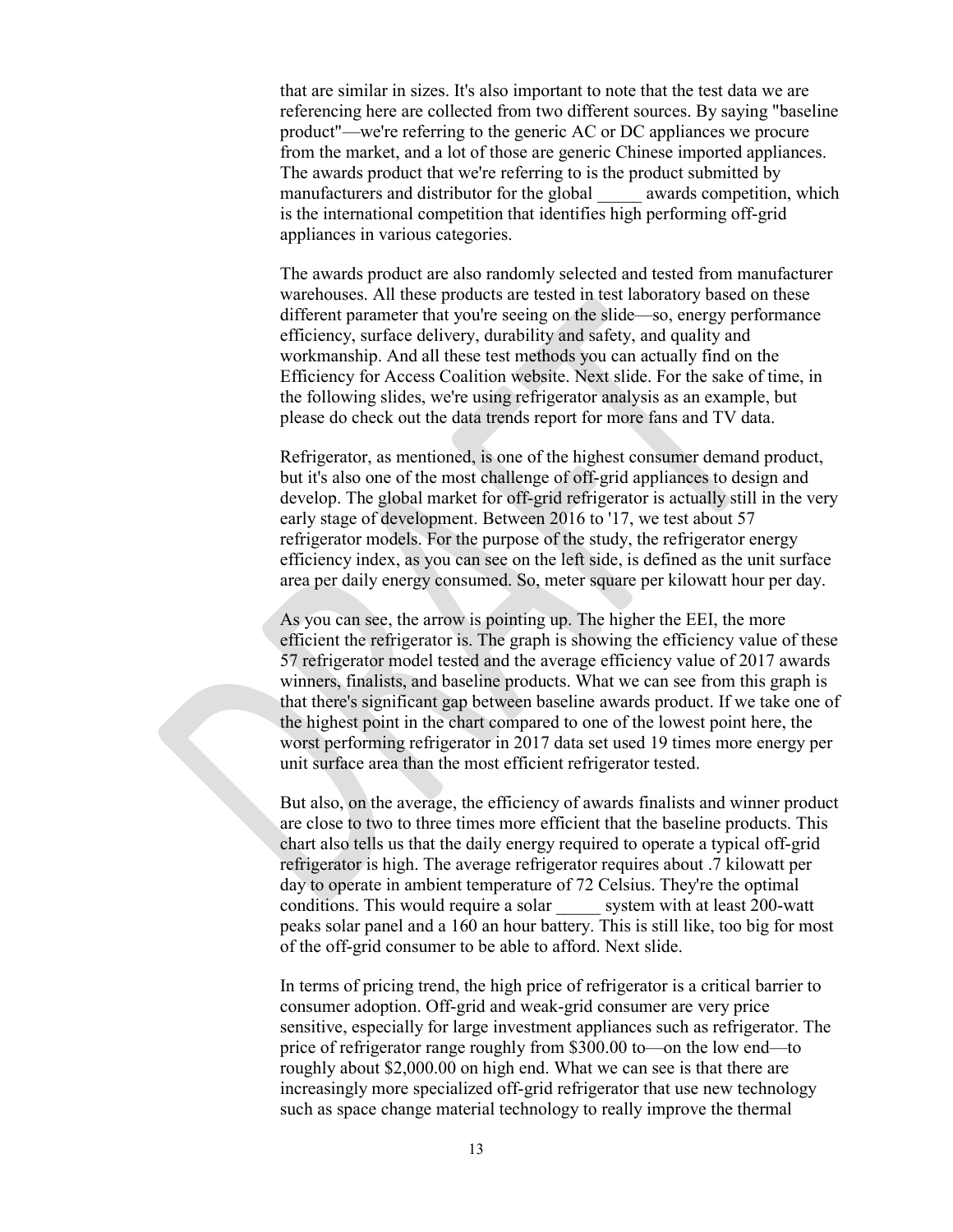performance, but these product also comes with a much higher price tag. The other factor that we're seeing in this chart is that the high price is not always associated with better energy or performance or equality.

Because of the inconsistency in refrigerator pricing, we conduct additional analysis to kind of look at the correlation between energy performance and pricing. The data indicate that among the product that perform similarly in terms of energy efficiency, the retail price ranged from roughly \$360.00 to \$1,300.00. That's like, 3.6 times difference. So, without the proper performance data, distributors and consumer can only make decision based on price, but higher price product does not necessarily mean it's higher quality or efficiency. Next slide, please.

We look at the off-grid refrigerators and compare the performance of these product with the most efficient off-grid refrigerator—basically, the product that carry  $A^{++}$  or  $A^{++}$  European energy weight goals. The data that you're seeing here indicates that most efficient off-grid refrigerator in the European market are still a lot more efficient than off-grid products. There's significant potential to improve efficiency for off-grid refrigerator so they can catch up with the on-grid public market, but we are also seeing that for refrigerator, and here, we're referring to the product that only have fresh fruit compartment. We can see the gap between the most efficient off-grid refrigerator and the on-grid refrigerator model. It's closing up for the refrigerator and freezer combination unit.

The difference in terms of efficiency—it's so pretty significant. Certain design improvements such as using higher efficiency compressor or better insulated technology can really help off-grid refrigerator/freezer to be more efficient. Next slide. So, here are some additional insight and I'll be quick and brief about these. One thing that I really want to highlight is actually the importance of field testing.

Field testing is one of the growing topic and it's really important for the offgrid appliance development. In contrast to laboratory testing—which is like, controlled and conducted to ensure reliability and repeatability—field testing deliver different set of insight to appliance performance, quality, durability, and consumer experience. And this is especially important for off-grid appliance, since, in many cases, consumer usage and preference is not very well documented and understood. We're also seeing that assessing product accurbility and quality—it's really critical to consumer protection. Many rural consumer living in remote area where accessing maintenance and warranty it's extremely difficult.

Our tests has found that two-third of fan fails during the aspect of the drop test. Sometimes, it's a malfunction of the motor. Sometimes, just shelter—the motor casing or damage the fan guard. But, regardless, product failures impact user experience and quickly erode consumer confidence in appliances and their brands. So, having appropriate quality assurance framework in place to look at the broader quality issue—such as choosing advertising warranty more holistically—would be a very important part of market development to inform stakeholder and champion quality products. Next slide, please.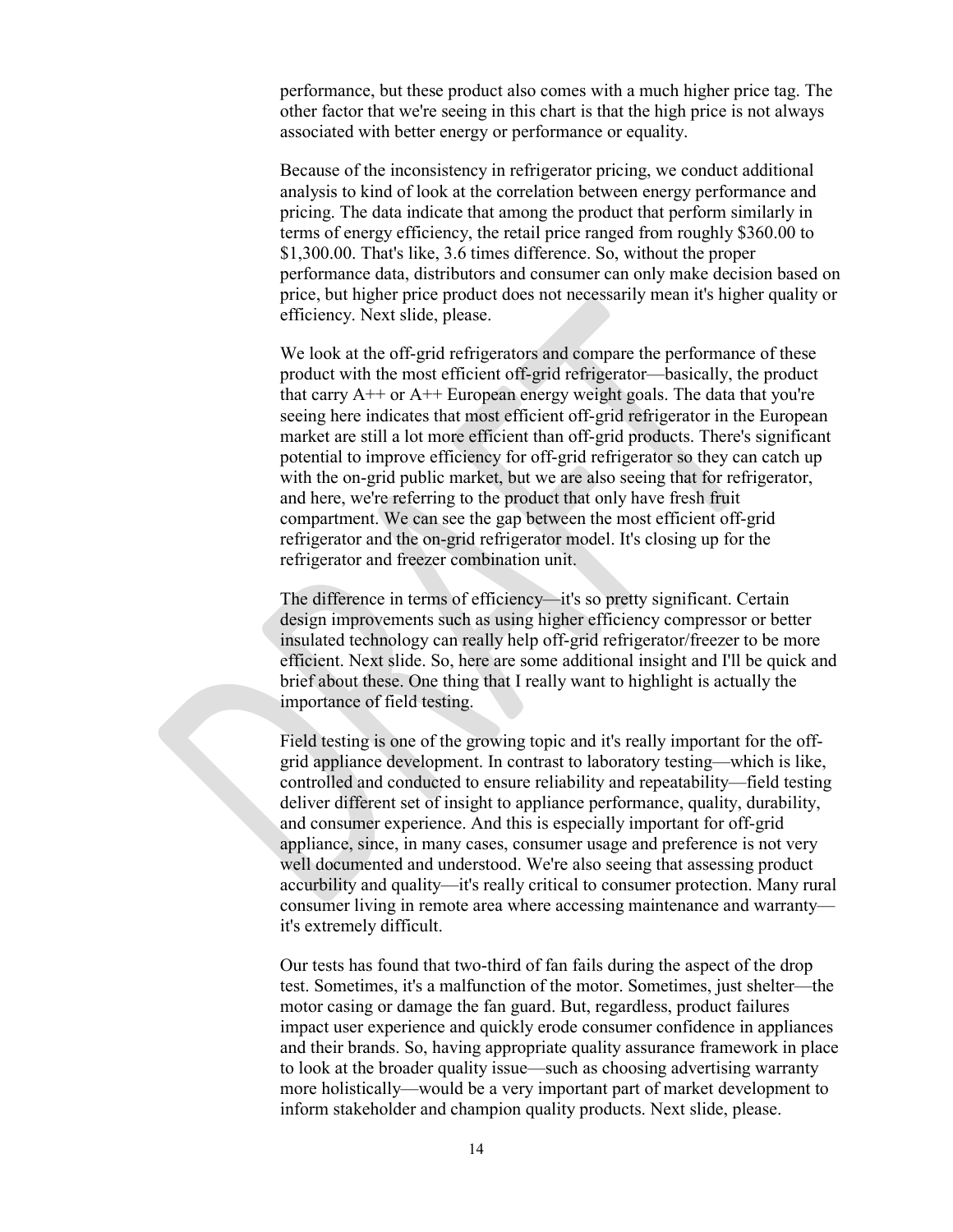|                | And just to put a very quick plug in, Efficiency for Access Coalition's<br>planning to launch a public facing user friendly web database in the first<br>quarter of 2019. This will be an open platform for a user to access most up-to-<br>date product information and performance data. We can compare and filter<br>data based on a variety of different attributes, such as market availability,<br>efficiency, and pricing. So, please, stay tuned and sign up for Efficiency for<br>Access newsletter to receive more information about things.                                                                                                                                                                                                                               |
|----------------|--------------------------------------------------------------------------------------------------------------------------------------------------------------------------------------------------------------------------------------------------------------------------------------------------------------------------------------------------------------------------------------------------------------------------------------------------------------------------------------------------------------------------------------------------------------------------------------------------------------------------------------------------------------------------------------------------------------------------------------------------------------------------------------|
| <b>Jem</b>     | Thank you, Elisa. Is that your last slide?                                                                                                                                                                                                                                                                                                                                                                                                                                                                                                                                                                                                                                                                                                                                           |
| <b>Elisa</b>   | Yeah. That's it.                                                                                                                                                                                                                                                                                                                                                                                                                                                                                                                                                                                                                                                                                                                                                                     |
| <b>Jem</b>     | Perfect. All right. A lot to unpack here, but we have one more speaker.<br>Michael, are you still with us?                                                                                                                                                                                                                                                                                                                                                                                                                                                                                                                                                                                                                                                                           |
| <b>Michael</b> | I am, indeed.                                                                                                                                                                                                                                                                                                                                                                                                                                                                                                                                                                                                                                                                                                                                                                        |
| <b>Jem</b>     | Perfect. So, Michael's gonna talk a little bit about—from a practitioner<br>perspective—some emerging research that they're leading with support from<br>LEIA, in fact, on solar water pumping, which was something that certainly<br>Yasemin mentioned. So, Michael, the floor's yours.                                                                                                                                                                                                                                                                                                                                                                                                                                                                                             |
| <b>Michael</b> | Great. Thank you. So, this is regarding a solar water pumping market research<br>study that LEIA and CLASP sponsored in Tanzania and Simusolar's a<br>distributor, financier, and after-market servicer of a lot of different productive<br>use equipment, including solar water pumps. So, we were keenly interested to<br>support them in this and learn more about the marketplace, since there's not a<br>lot of information on there about these applications. So, the research is<br>focused specifically on solar water pumps from an energy efficiency<br>standpoint, and we start off with a number of key questions that we sought<br>out to answer.                                                                                                                       |
|                | One was better segmentation. Who are these potential users of solar water<br>pumps and how might we identify them? What are the use cases for solar<br>water pumping? What's the potential impact—with a specific focus on<br>income, but then, also some further inquiry into some of these social impacts?<br>What is the value proposition?                                                                                                                                                                                                                                                                                                                                                                                                                                       |
|                | What drives clients to seek out or adopt solar water pumping technology once<br>they're aware of it? And how do they afford it? We did this by surveying<br>about 400 farmers, 81 focus groups, and 67 key informants—actually, in<br>reverse order there—to get some different perspectives of the market,<br>speaking with experts as well as adopters of the technology. And this was<br>covering several different regions of Tanzania—basically, the Northern<br>Highlands, central region in Morogoro to South. These are all—they're very<br>different regions—both geographically, climate wise, and in terms of the<br>kinds of agriculture that goes on there and other activities, so, we thought it<br>would give a good perspective and some interesting counterpoints. |
|                | So first to put these segmentation in context. There are a number of different                                                                                                                                                                                                                                                                                                                                                                                                                                                                                                                                                                                                                                                                                                       |

So, first, to put these segmentation in context. There are a number of different ways that you can think about farmers as a client base, and one of the things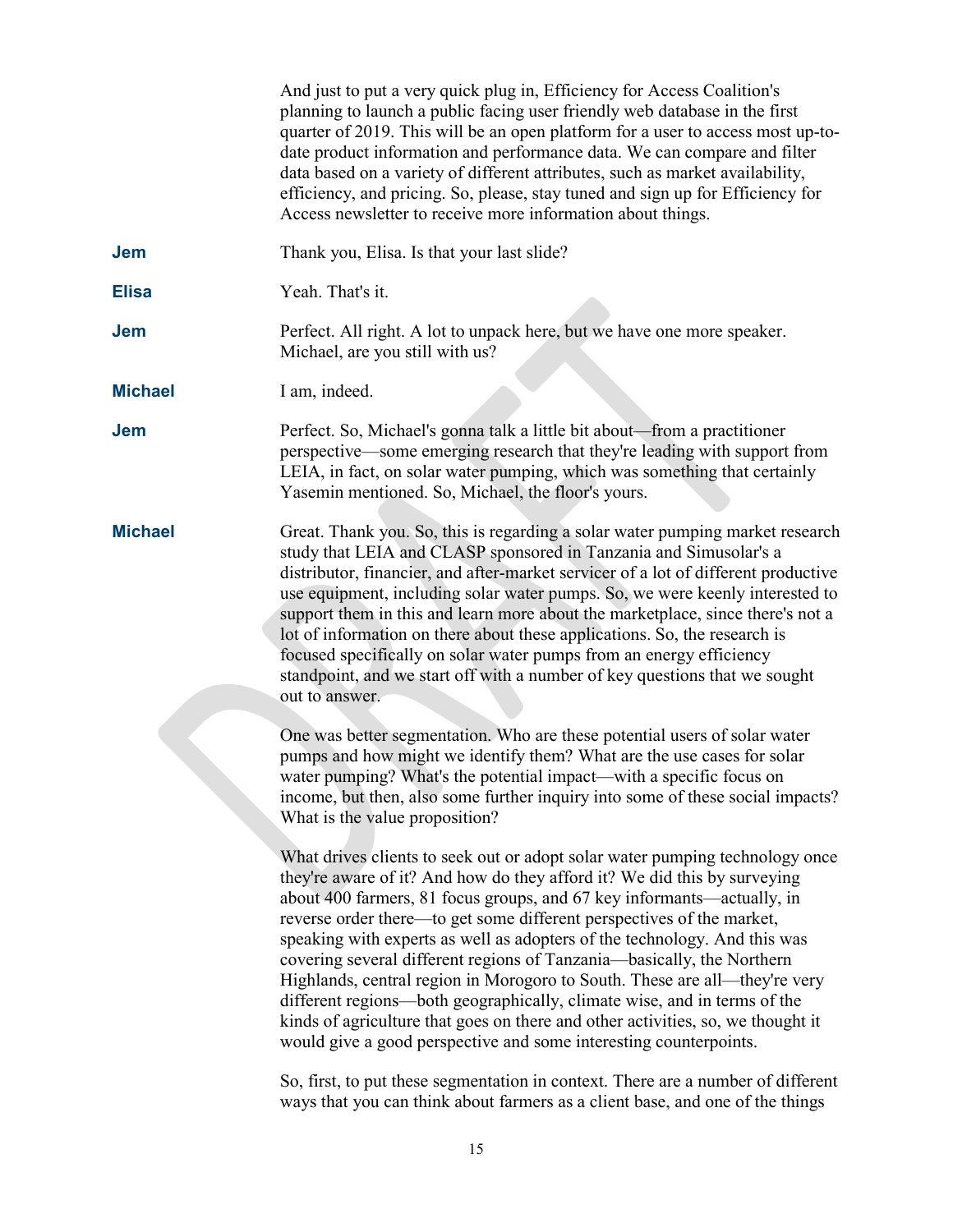we wanted to do at the outset was try to reduce the number of variables that we were considering and try to get down to what are the main factors? And these are just an example of some of them. I'll get a bit into what we focused on. As further context—76 percent of the farmers we surveyed only irrigated two acres or less and half of the farmers are irrigating less than an acre.

So, half the farmers are truly one-acre small holder farmers, and the takeaway there is that much of that limitation is due to mechanization. It's very hard to extend the amount of land you can farm if you don't have a means of spreading the water around. Financing is, also, of course, a factor. 90 percent of the farmers were seasonal in their farming—grain fed, waiting for the periods when the water was available to farm. And that means that there's significant gains they can gain if they adopt some sort of pumping technology where, all of a sudden, they can now farm year-round and benefit from bringing crops to harvest during the dry season when prices are highest. And interesting—40 percent of the surveyants used a fuel pump at some point in the year—either owning one or renting one—which really tells us that pumping technology is available and there may be some early adopters on the substitution front versus fresh first-time users.

Looking at these factors and looking at it across the data, this is a work in progress, but we are—we've converged on these four factors—whether someone's currently using a pump—be it a fuel pump or a mechanical pump—whether—what is the level of their total expenditure in ongoing operating [Break in audio], what their market orientation is and what that means as are they commercial farmer, are they a farmer who is selling to markets when convenient, or are they a [Break in audio] farmer that really isn't selling [Break in audio] for a market. And I think someone is off mute, so if you don't mind getting back on mute. The last factor is the water source. It's very important, obviously, for irrigation technology whether you have a canal nearby, a lake, a river, a well, or none of the above. So, here, the size of the circle on this map of Tanzania represent the ongoing operating expenditure.

It's a weekly operating expenditure. Those are presented in Tanzanian shillings for about \$2,002.00 USD just for order of magnitude. And the coloring is whether there's a canal system present. And canal systems, essentially, are government or co-ops or group developed systems that distribute water free of charge to people in the community. And you'll see what's interesting here is where you see more orange on the screen, you also tend to see smaller circles.

That's because there's less motivation or need to pay for water pumping technology where you have free water or water's gravity fed and more readily available. [Inaudible] is a bit of an exception there due to economic position of many of the farmers there, as we'll see on this next slide. So, here, if you take a look—the darker the blue you see here in the number is the higher percentage of commercial farmers in that region. And you'll see in Morogoro, there's a decent number, but there are also quite a few that are more market oriented. Singida, where we saw the smaller circles, you see, is probably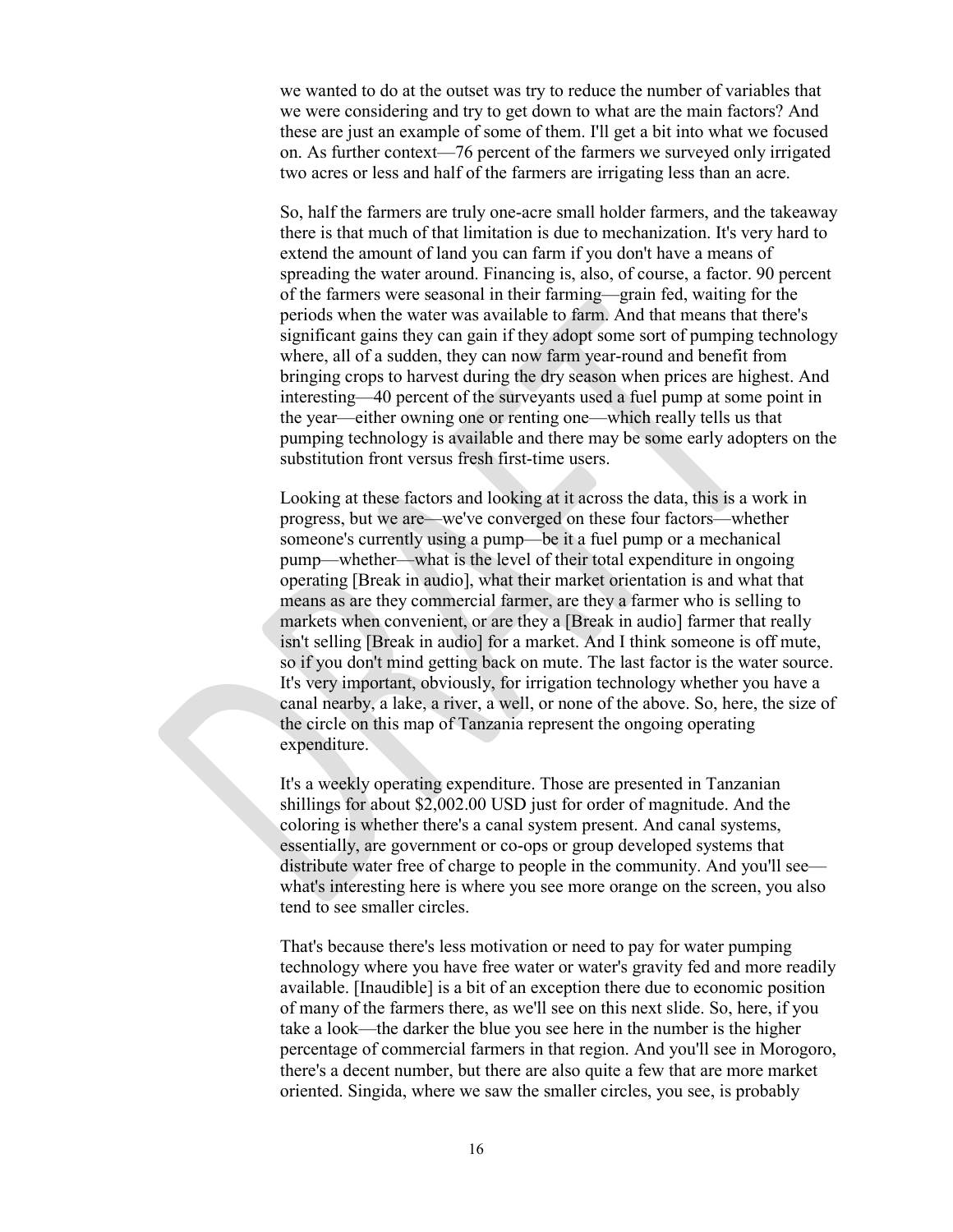among the group a bit lower in terms of the breakout and the presence of subsistence-oriented farming.

So, this gives also some insight into where there could be potential adopters. So, it's probably clear, at this point, that our focus was very much on horticulture. There are certainly opportunities in aquaculture, animal husbandry, and other areas, but we did not pursue those as those are not as visible a market and we figured this is something where there's a very large need on the farming front in Tanzania and that's where we started. Certainly, there's room for further research on those fronts. Segmentation for solar water pumping is very localized and that sort of falls with the subsequent statement that clustering and trying to make any broad conclusions requires a lot of judgment and discretion, because nuances from the closeness to market, soil quality—a number of different factors—can affect local adoption and what would work in a market.

So, the clustering that we have come up with, at this point, is first, to group those who would be substituting a pump. So, there's many people using fuel currently and a key pain point for them is the cost of fuel and having to spend out on a regular basis. They already have the practice. Their income's generally a little bit higher, and so, they're better positioned to adopt to solar water pump. And some of these are actually mechanical pump users as well, so, it's not just fuel substitution.

Secondly, there are those who have free water. They're part of a canal scheme and yet, they could improve the scale of their farming if they were able to distribute that water more broadly with pump technology. But, the motivation's a bit less than some of the other groups. Third would be the firsttime irrigators, and these are those who may have been doing bucket irrigation or simply waiting for the rains to come.

And they're a bit more of a—they're a high impact group if they adopt, but they're challenging because there's some behavioral change a lot of support that's needed in them adopting the technology, which I'll touch on a bit later. And lastly, the itinerant farmers, as we fondly refer to them, and these are really professionals who are working in nearby cities, but own land and will hire people to work their land and maybe come out weekends to check up and do part-time farming. It's generally higher income, greater ability to pay, less need of financing, but maybe less impact than some of the other. So, in terms of impact, one of the challenges was we found zero solar water pump users among the 400 people we surveyed. It is not a technology that's widely known or adopted, requires a high capital, upfront cost—so, it's not something you've really seen in the marketplace.

So, when we start talking impact, at least from the survey, it's very much

\_\_\_\_\_—very hypothetical. And we did do—based on current yields of farmers, working with some of the agronomic models, estimated what would happen if they farmed year round and adopted solar water pumping technology and calculated what the cost benefit would be, and we saw that on average, farmers in horticulture—that's vegetables, fruits—could pay off the pump in under 18 months and that's using any number of different irrigation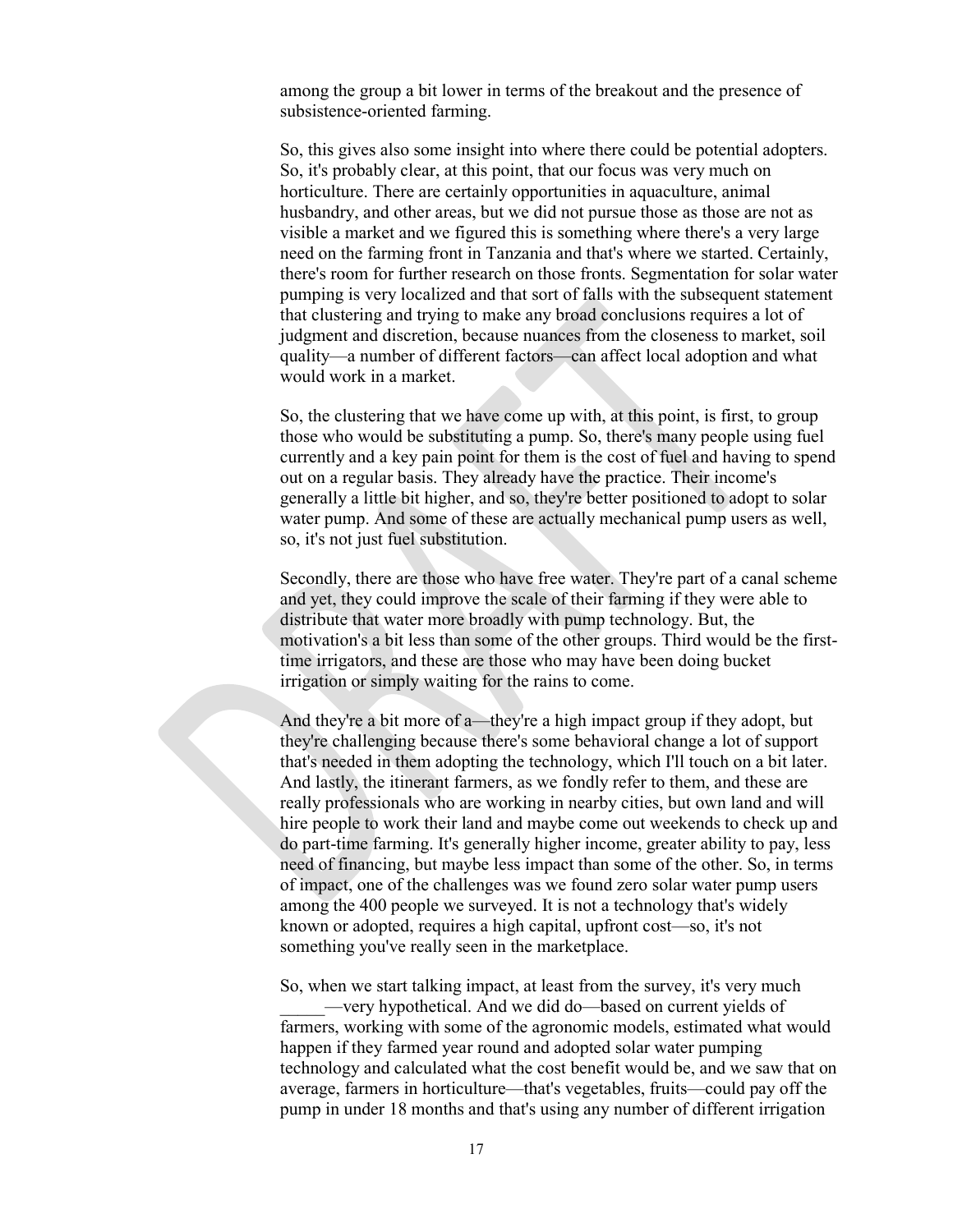technologies. We excluded drip irrigation from the study for a number of reasons. And just to add to a bit of insight outside of the study with Acumen Lean Data to some surveys of Simusolar clients in the past and we saw that 94 percent of those surveyed experienced higher yields and 100 percent experienced an increase in income. So, that's just to say that while we not have actual data on experiences for the broader survey, when customers have adopted this technology, we've seen good results.

Further analysis, of course, is required and I think that would be a great follow-up study. So, what's the value proposition to these users of solar water pumps? Why did they adopt? What are they looking for when they go and they decide to purchase a pump from you? Well, one is servicing.

There's a limit of quality providers that service. Many informal service providers, but they don't necessarily know this technology and often can do more damage than good. Likewise, spare parts are hard to come by, so, these are big concerns that were brought up by that surveyed—the farmers. Secondly, it's a package. The farmers are not looking just to get a pump and go off and apply it on their own.

They know that they're taking on some new practices. They know they're using new technology and, as evidence of that, when asked what some of their challenges were or what some of their needs were, the number two need was—"knowledge" was the answer—and referring to agronomic knowledge and irrigation knowledge. Similarly, irrigation technology was number four in the listing. So, clearly, there's self-awareness of the need for support. And we believe as well to say that more on working in a value chain with partners is really key to providing that.

And this is just to round out the data. We found that 71 percent of users listed cost and time efficiency as a reason for adoption, and 41 percent listed reduced fuel expense, which, of course, implies that many of them had fuel pumps prior. And 100 percent purchased on credit. So, speaking of servicing—financing of pumps is one of the services that is needed for the market to really develop. Most purchases, interestingly, in the survey group and this, again, a group with no solar water pumping option—were cash purchases—meaning there was zero financing utilized in that.

And the answers upon further exploration in focus groups included they borrowed from family, they had other savings in their groups. There were different ways they purchased it. They didn't necessarily have all the money themselves, but they didn't go to a formal financial lender. And, when asked what their challenges were, financing was listed as the number one challenge. The largest percent of farmers indicated that was their main pain point.

And some of that's due to land title situation here. [Break in audio] There are many other structural challenges, but financing is [Inaudible] marketplace. And we do not explore payment terms, specifically, but we did find that through capex and opex, you'd get a sense of what farmers might be able to afford and pay on a regular basis. And we also read into some of the complaints that we heard that farmers had about input suppliers who provided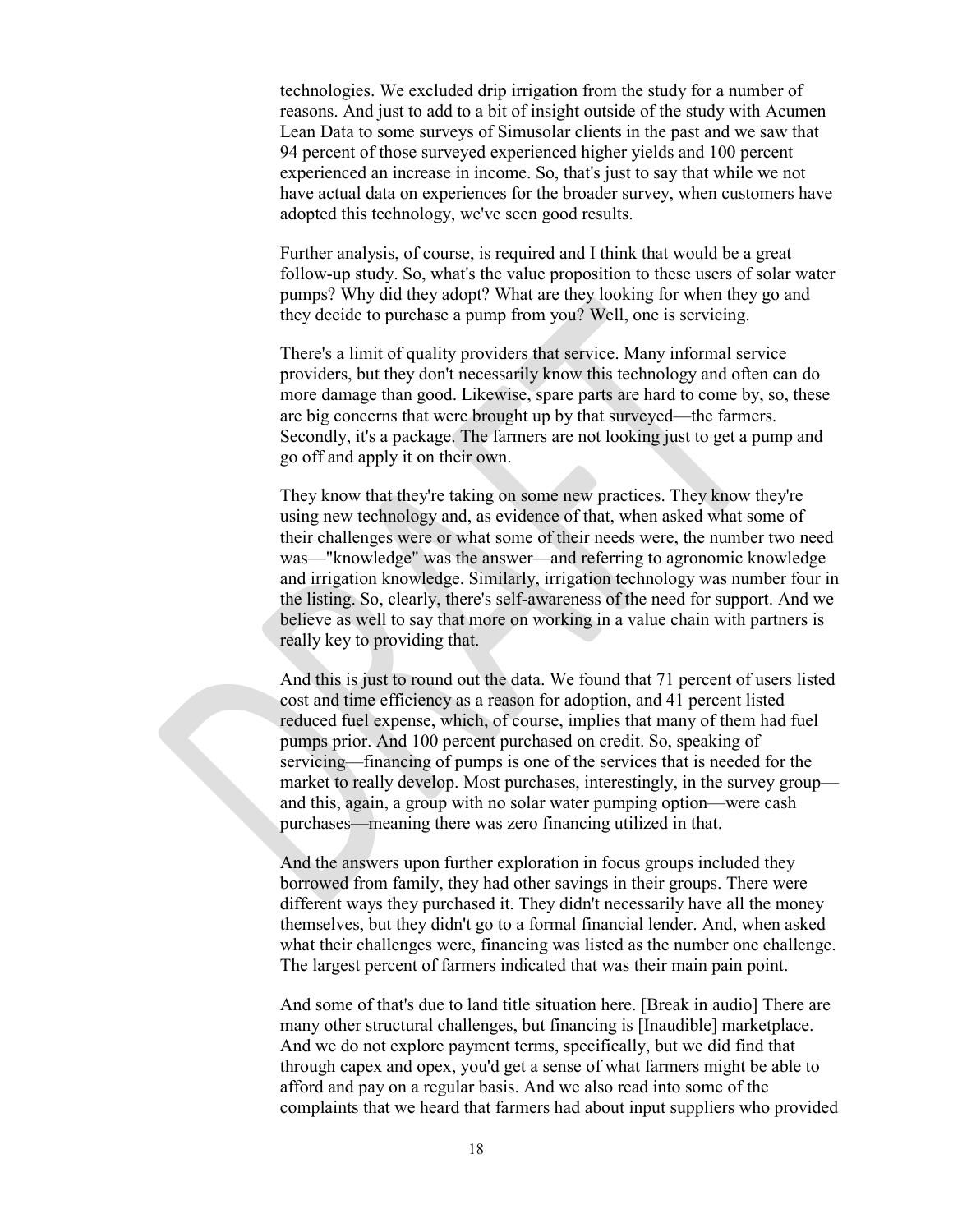|                | financing and how expensive that financing was. And taking that and taking<br>the lack of use of credit to date, it really gives us a sense that these are very<br>much interest rate sensitive buyers and they are real averse to—it'd have to be<br>an attractive package for them to adopt it.                                                                                                                                                                                                                                                                                                                                                                                                                                                                                                                                                                                                                      |
|----------------|------------------------------------------------------------------------------------------------------------------------------------------------------------------------------------------------------------------------------------------------------------------------------------------------------------------------------------------------------------------------------------------------------------------------------------------------------------------------------------------------------------------------------------------------------------------------------------------------------------------------------------------------------------------------------------------------------------------------------------------------------------------------------------------------------------------------------------------------------------------------------------------------------------------------|
|                | So, in conclusion, we believe that to develop this market, a great deal of<br>market awareness is required. People are really are not familiar with solar<br>water pumping technology. There's disbelief that solar can do this. They<br>really have to see the pumps in action to believe that they can serve their<br>needs. Similarly, clients who already have experience with pumping<br>technology are more likely to appreciate and get the value proposition of<br>these and be early adopters and then, they become champions in their<br>community and examples that others can follow.                                                                                                                                                                                                                                                                                                                      |
|                | And lastly, customers need lots of support. Service-based models, we believe,<br>will develop the market, not distribution—not sole-based distribution models.<br>Customers need ways to get information. They need after-market support. It<br>really takes more than just getting equipment to them.                                                                                                                                                                                                                                                                                                                                                                                                                                                                                                                                                                                                                 |
|                | And so, that would be our counsel for a number of different product<br>categories. That is the end of my slides. Thank you.                                                                                                                                                                                                                                                                                                                                                                                                                                                                                                                                                                                                                                                                                                                                                                                            |
| <b>Jem</b>     | Thank you, Michael. That was really great, and I think that sets us up very<br>well for a bit of Q&A, which I will probably get started by just asking maybe<br>one or two questions of the three of you and the, I will probably hand it over<br>to Katie to field questions from our participants. So, let's not waste time. I'd<br>love to kind of stay on this thread—this topic of solar water pumps and<br>maybe ask a question of both Michael and Yasemin—and Elisa, for that<br>matter, too—one of the things that I found really interesting from the survey<br>report was the fact that solar water pumps kind of rose to the top of the<br>productive use ranking for the first time ever, eclipsing LED lighting and<br>other appliances. And clearly, it's interesting to hear from Michael, some of<br>the dynamics around what's driving that—at least in the context of one<br>country or one region. |
|                | But I wanted to kind of unpack that a little bit more and better understand<br>what you all thought was driving at least this perceived increase in demand<br>for and the perceived impact of the impact of solar water pumps. Michael,<br>you-and you had it on one of your slides in terms of some of these drivers.<br>You mentioned cost, time savings, economics, but can we talk a little bit<br>more about what you all think is driving this seemingly new demand for solar<br>water pumps? Is it, in fact, economics? Is it the differential in terms of the<br>cost of fuel?                                                                                                                                                                                                                                                                                                                                 |
|                | I don't know. Michael, Yasemin, Elisa—do you want to kind of weigh on<br>this? I'd love to see if you all see this similarly or if you have different points<br>of view on this.                                                                                                                                                                                                                                                                                                                                                                                                                                                                                                                                                                                                                                                                                                                                       |
| <b>Michael</b> | I'm happy to just share a brief and that's—it's really interesting to<br>hear—I forget it if was Yasemin or Elisa, earlier, who pointed out that the<br>solar water pump demand or potential impact, as reported by industry players,                                                                                                                                                                                                                                                                                                                                                                                                                                                                                                                                                                                                                                                                                  |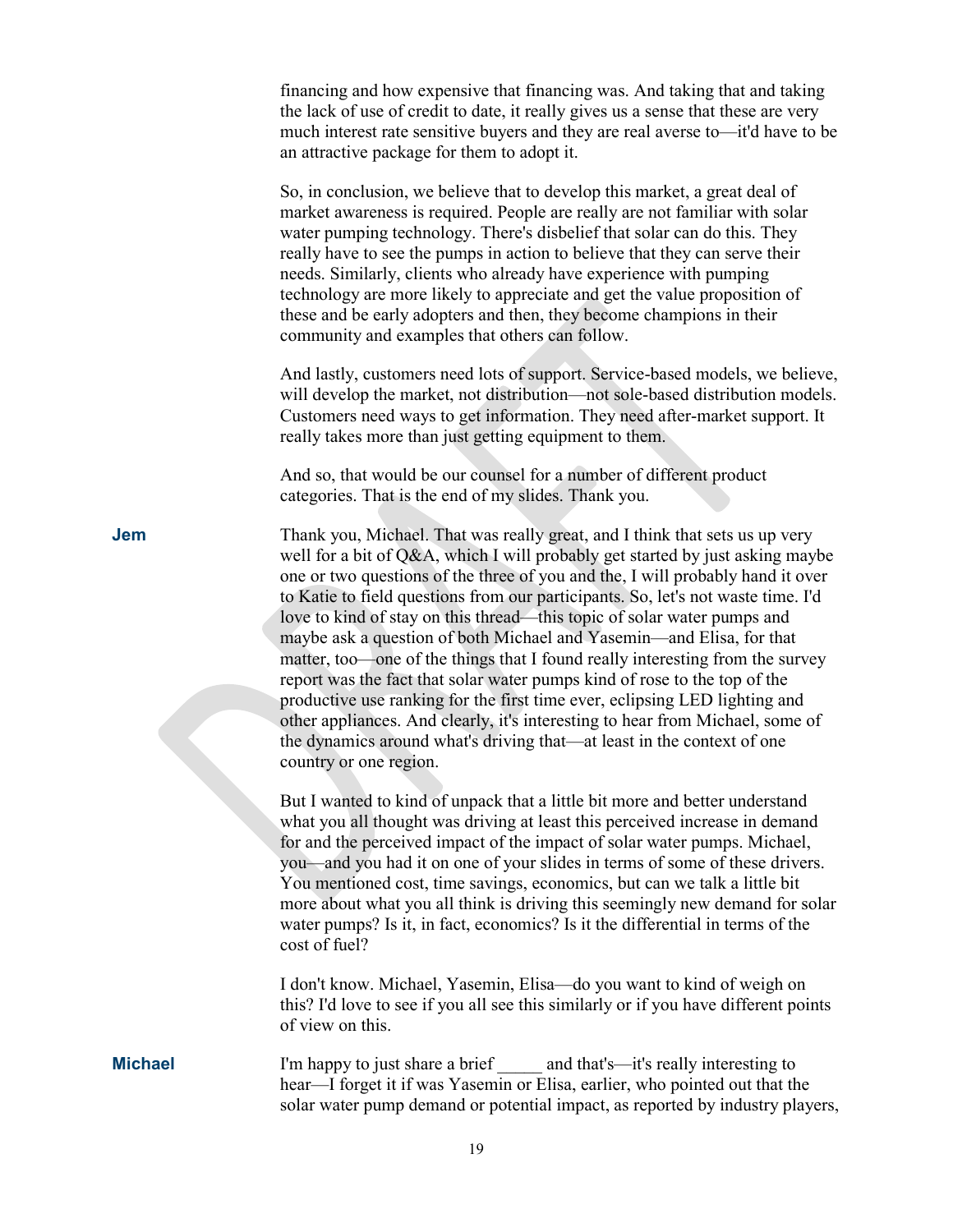|                | is very high, but then, when you actually showed the pie chart in terms of<br>adoption, it was like around 25 percent. And I think that gets at what we see<br>as a giant opportunity and a real need for water in an environment of climate<br>change and where farming is increasingly important. At the same time, it's<br>very challenging on the distribution front. It is not a plug and play, "build it<br>and they will come" kind of product. You really have to be there, engaged, in<br>these regions.                                                                                                                                                                                                                                                                                                                                                                       |
|----------------|-----------------------------------------------------------------------------------------------------------------------------------------------------------------------------------------------------------------------------------------------------------------------------------------------------------------------------------------------------------------------------------------------------------------------------------------------------------------------------------------------------------------------------------------------------------------------------------------------------------------------------------------------------------------------------------------------------------------------------------------------------------------------------------------------------------------------------------------------------------------------------------------|
|                | You have to develop partnerships and you have to provide ongoing servicing.<br>And so, I think you'll see that adoption will be slow and take time. All the<br>excitement around it from the industry will rightly be high, but there is so<br>much—there's a large farmer base that really would benefit [Break in audio].                                                                                                                                                                                                                                                                                                                                                                                                                                                                                                                                                             |
| <b>Jem</b>     | Yas and Elisa, do either of you want to chime in on this—kind of this idea<br>that clearly, the sector is beginning to understand and appreciate the potential,<br>but yet, kind of clearly, from a distribution, kind of building it out—building<br>out the infrastructure the sector needs, but from a distribution and after sales<br>service point of view, it's still trying to catch up. Any thoughts on that?                                                                                                                                                                                                                                                                                                                                                                                                                                                                   |
| <b>Yasemin</b> | Sure. Yeah. I agree with everything Michael said and we do definitely see<br>that, as he said, in terms of the offset between impact and potential demand<br>rankings, but the lack of sales. I think this new interest in larger appliances<br>like solar water pumps comes from a few different places. Obviously, we saw<br>that LED lighting continues to be top of mind for everybody, so there's still a<br>very large energy access problem.                                                                                                                                                                                                                                                                                                                                                                                                                                     |
|                | But, more and more, I think the energy access sector is maturing. Those of us<br>who have been in the sector for more than five or seven years have seen it<br>grow from just arguing for the importance of a solar lantern, even, to talking<br>about larger solar home systems, those becoming affordable, adding on<br>appliances. Now, we're talking about all these larger scale appliances being<br>able to be powered by smaller and smaller systems. There's a—in addition to<br>this growing maturity and interest—and competitiveness, also, in the energy<br>access sector—different DES cos and energy service providers trying to<br>provide their customers with more and more services to stay ahead. There's<br>also a really growing interest, I think, from the donor side in terms of larger<br>appliance, more holistic ecosystems, and definitely, productive use. |
|                | If you ask any one of our Efficiency for Access Coalition donor members<br>what are their focus areas, productive use will be definitely one for each and<br>every one of them. But we do agree that solar water pumps are a different<br>beast within the sort of near-to-market technologies that we discussed earlier.<br>You can imagine a TV-a TV is a TV, right? I mean, it might change in<br>terms of sides and in terms of lumens, but it's generally the same kind of<br>thing. When it comes to solar water pumps, Michael would have much more<br>insight into this than I do, but I know there are submersible ones, there's<br>surface ones—there are different types that work with different batteries.                                                                                                                                                                 |
|                | Some do require batteries; some don't. So, it is definitely a much more<br>complicated system. And I also want to provide a little plug here and say that                                                                                                                                                                                                                                                                                                                                                                                                                                                                                                                                                                                                                                                                                                                               |

in 2019, the Global Leap Awards will be, for the first time, focusing on not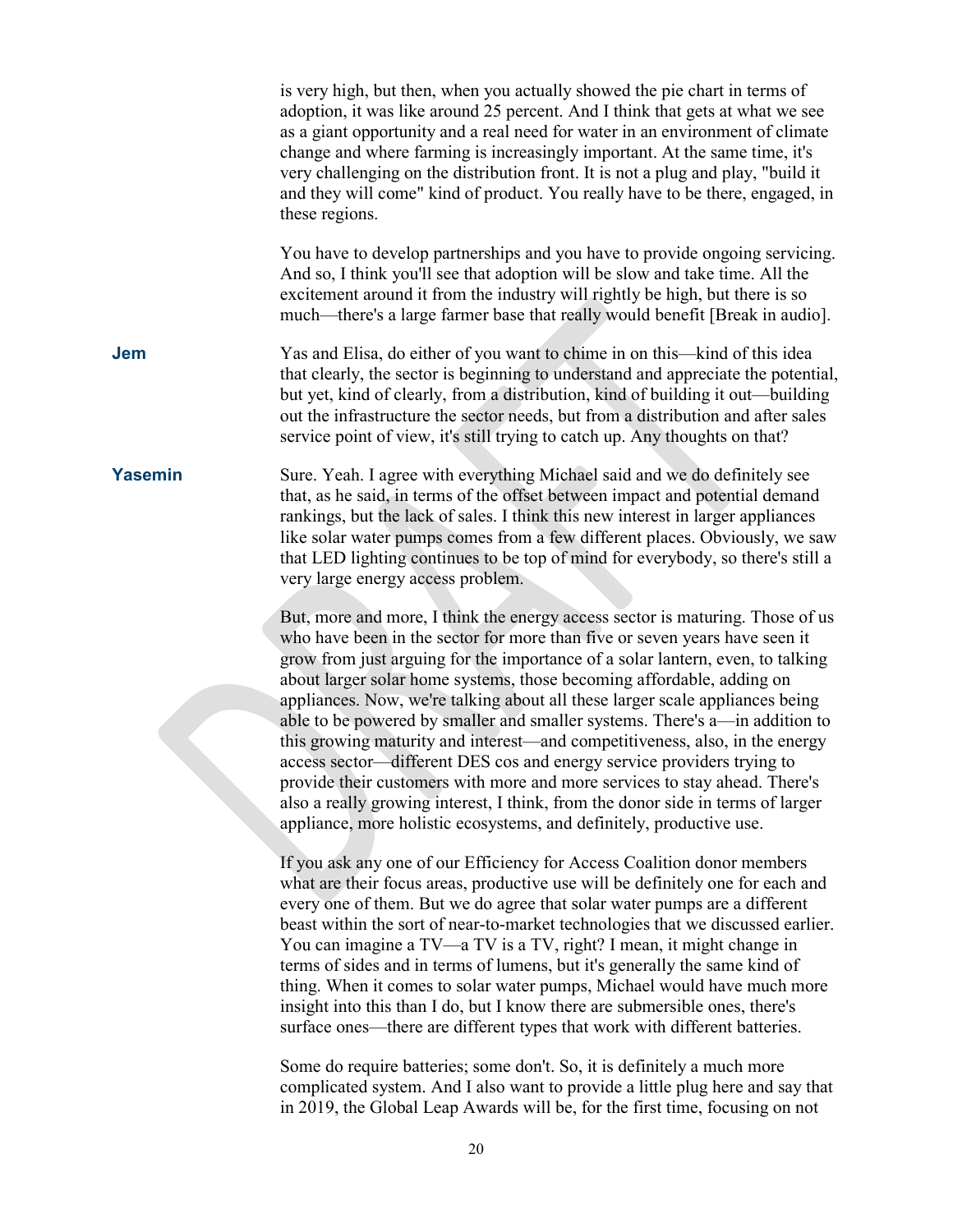|                | just refrigeration but also solar water pumps. So, we will be having<br>nominations open within a month, I believe, so this is a little teaser for that.                                                                                                                                                                                                                                                                                                                                                                                                                                                     |
|----------------|--------------------------------------------------------------------------------------------------------------------------------------------------------------------------------------------------------------------------------------------------------------------------------------------------------------------------------------------------------------------------------------------------------------------------------------------------------------------------------------------------------------------------------------------------------------------------------------------------------------|
|                | We are definitely very much focused on test methods for solar water pumps<br>use cases, as Michael said, for solar water pumps, just seeing how this sector<br>grows, really.                                                                                                                                                                                                                                                                                                                                                                                                                                |
| <b>Jem</b>     | Thanks, Yasemin. I want to ask Elisa a question. Before I get to that, I want<br>to stay on this thread and maybe, back to you, Michael. You touched on<br>financing and kind of the critical barrier that access to financing plays in the<br>adoption of solar water pumps. Can you say a little bit more about what sort<br>of financing are you seeing farmers actually use currently for those that have<br>adopted solar water pumps?                                                                                                                                                                  |
|                | Are they depending on local financing providers, banks, MFIs? Say a little bit<br>more about that and maybe, as a comparison, how are farmers who are using<br>traditional pumps financing those assets?                                                                                                                                                                                                                                                                                                                                                                                                     |
| <b>Michael</b> | So, there's not a lot of equipment financing available in the marketplace<br>period. Banks, generally-there's no equipment financial sector that's<br>developed here. Banks generally want a lot of collateral the people aren't<br>comfortable giving out. So, we have not seen solar water pumping technology<br>adopted through bank loans at all. And we haven't, obviously, canvassed the<br>entire marketplace, but it doesn't seem to be like that is an active means of<br>financing your pump—or an attractive one, at least.                                                                       |
|                | We have seen that, among our own client base, I believe it's about 70 percent<br>are using financing—using our financing—to purchase the pumps. And the<br>other either simply have the money and can afford it and are very—they're<br>either interest-sensitive or they simply are loan averse. And there's certainly<br>that market, which is maybe the higher—the mid to higher end market. But,<br>as you get into really the mass market of farmers, financing is absolutely<br>critical. And fuel pumps are a different beast, because the entry price point is<br>low, and you pay for it over time. |
|                | You pay for it in fuel costs, which are high, and you pay for it in<br>maintenance, 'cause fuel pumps break down a lot and the maintenance costs<br>are very high. So, when we speak with farmers and they do the economic<br>comparison, if they have a fuel pump, the solar pump almost always wins<br>with even a one-year time horizon because often, they are over equipped with<br>their fuel pump above their needs and burning a lot of fuel on it, and the<br>economics—the solar water pump works, so as long as you have the<br>financing.                                                        |
| Jem            | Okay. I would love to continue that discussion, but I also want to give Elisa<br>an opportunity. And I have a question—I'm gonna switch gears a little bit.<br>Elisa, you mentioned—you touched on the issue of quality and the need for<br>perhaps a quality assurance framework. And I'd love to hear your thoughts on<br>whether or not you think this sector is ready for such a framework.                                                                                                                                                                                                              |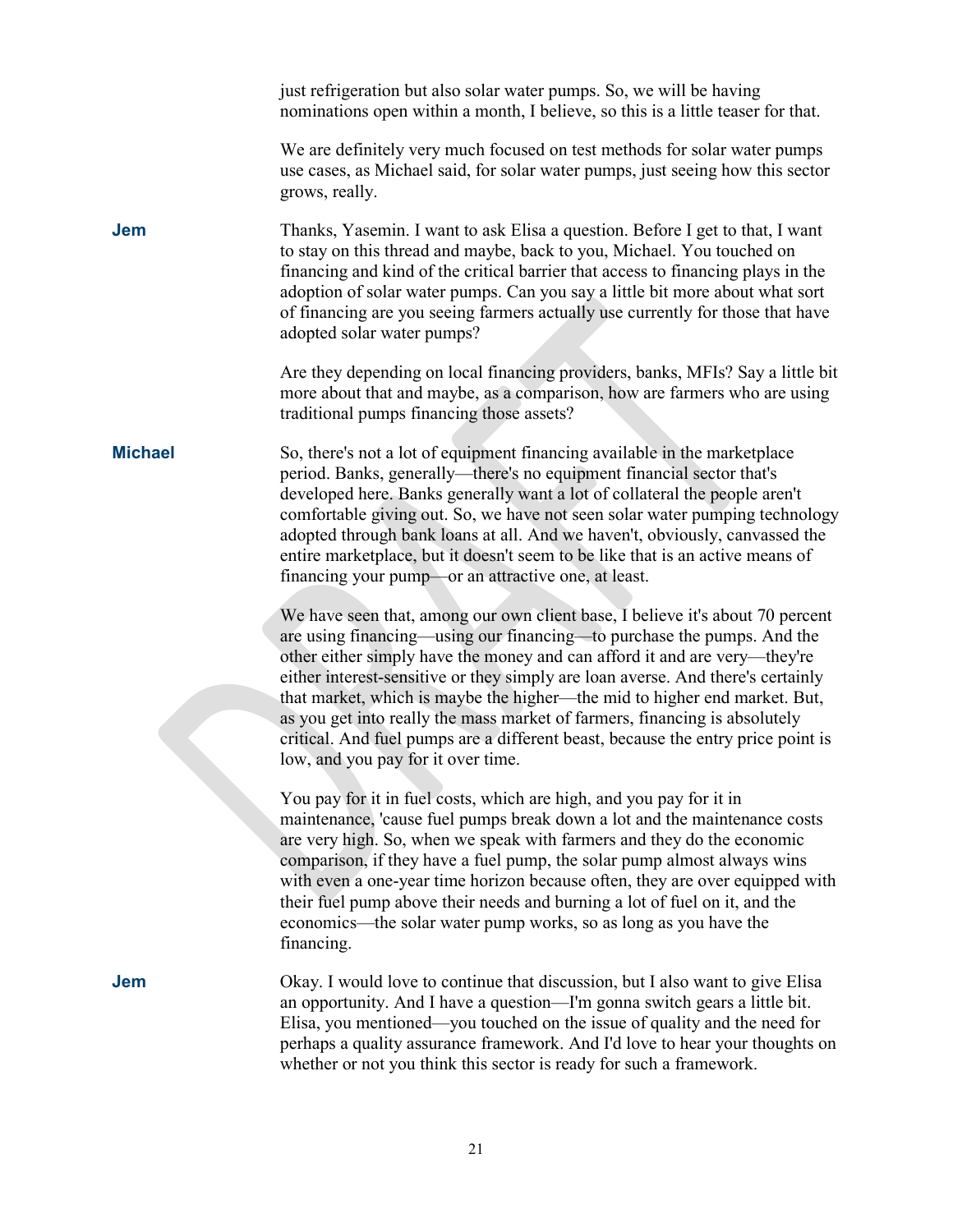|                | Clearly, the development and growing adoption of a quality assurance<br>framework for PICO and solar home systems has clearly been an important<br>driver for the growth and maturity that we're seeing in the off-grid kind of<br>lighting electricity sector. Can you say a little bit more about kind of your<br>thoughts on where things stand with regards to quality assurance?                                                                                                                                                                                                                                                                                                                                                                  |
|----------------|--------------------------------------------------------------------------------------------------------------------------------------------------------------------------------------------------------------------------------------------------------------------------------------------------------------------------------------------------------------------------------------------------------------------------------------------------------------------------------------------------------------------------------------------------------------------------------------------------------------------------------------------------------------------------------------------------------------------------------------------------------|
| <b>Elisa</b>   | Of course. Thanks, Jem. From what we can see, there are certainly a lot of<br>generic, low-quality products that are currently on the market and so, we<br>think that well-designed quality assurance framework can certainly send the<br>right signal to the market that product quality and durability and truth in<br>advertising are actually really important for protecting of your consumers. All<br>the technical foundation that we just discussed and laid out by the data<br>platform is actually paving the way towards the same way toward quality<br>assurance for your off-grid appliances already. With all the data generated,<br>it's certainly informing how an off-grid appliance ______ structure or criteria<br>could look like. |
|                | And this is actually a question that we've been discussing and partnering with<br>our colleagues on a global side to really explore if there's a certain<br>demand for the off-grid appliances quality assurance framework. And so, this<br>is definitely forthcoming and we definitely welcome feedback from industry<br>stakeholder on this issue. It's going to be a continued discussion.                                                                                                                                                                                                                                                                                                                                                          |
| Jem            | Okay. So, it sounds like we're gonna hear more about that. All right. I'm<br>cognoscente of time. It's—I think we have about 15 minutes left, and we<br>certainly want to leave some time for the audience to ask questions. At this<br>point, I'm gonna hand things back to Katie, 'cause she controls-so, she can<br>see questions that are coming in. Katie, over to you.                                                                                                                                                                                                                                                                                                                                                                           |
| <b>Katie</b>   | Wonderful. Thank you so much, Jem, for that wonderful discussion. As we<br>shift to the live Q&A with the audience, I just would like to remind our<br>attendees to please submit the questions through the question pane at any<br>time, and we're also keeping up several links on the screen throughout for<br>quick reference that points to information on upcoming webinars and<br>previously held webinars and how to take advantage of the Ask An Expert<br>program. We've had lots and lots of questions from the audience. We won't<br>get to them all today, but we will definitely follow-up with those attendees<br>afterwards.                                                                                                           |
|                | Our first question for Elisa and Yasemin is—how is the commercial viability<br>of efficient productive use appliances being currently measured through your<br>study?                                                                                                                                                                                                                                                                                                                                                                                                                                                                                                                                                                                  |
| <b>Yasemin</b> | That is a very interesting question. I don't actually know how to answer that<br>because we—I should say, obviously, the reports that we talked about today<br>were just two small parts of a very large, forward moving system of different<br>activities under the LEIA program. There's a lot being done on their research,<br>one of which Michael presented, but there's going to be more and more,<br>obviously, work on this. One good example that I can give that might kind of<br>speak to this question about how do we measure affordability or sales is a<br>partnership that we have cultivated with goGLOW that will start next year                                                                                                    |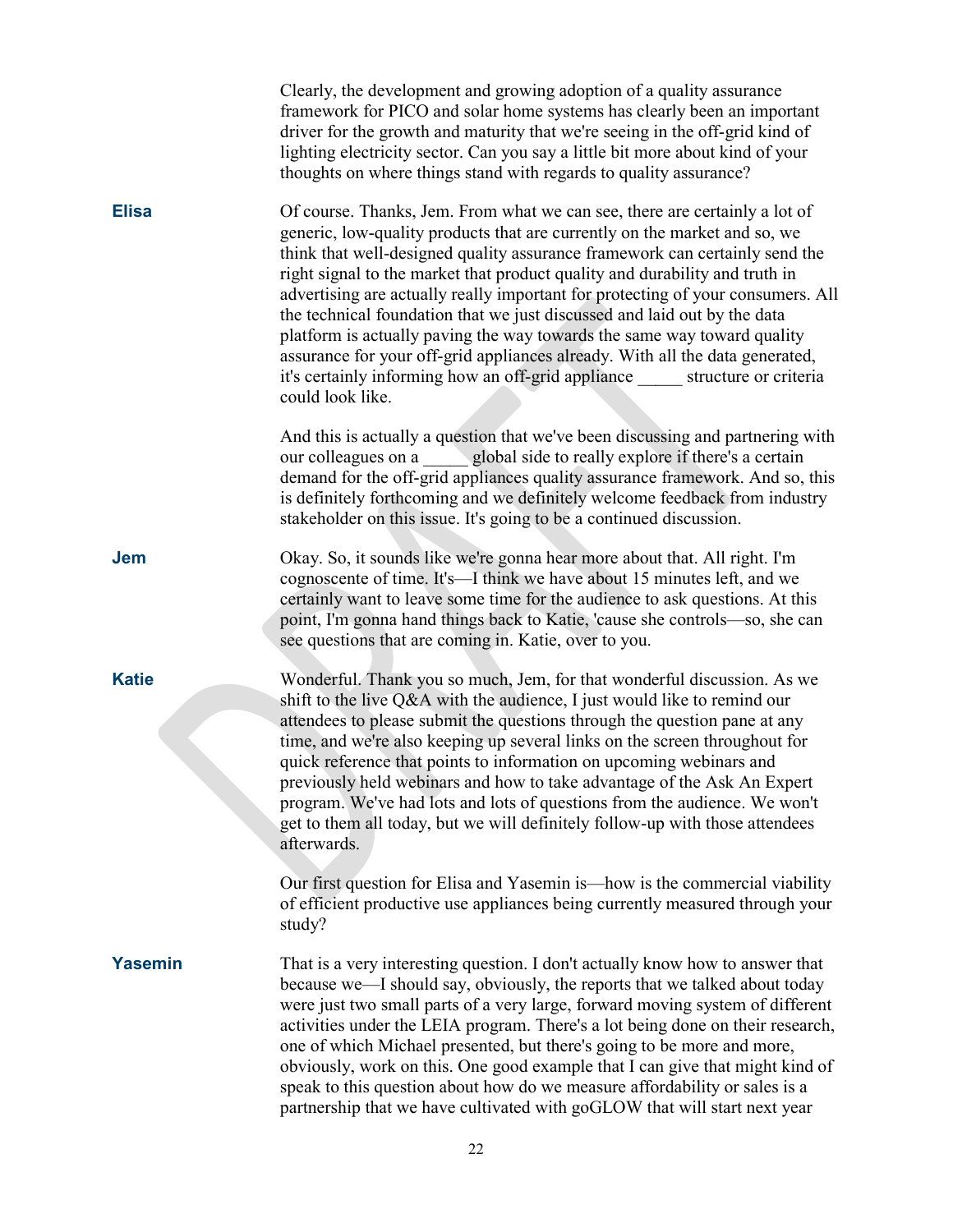where goGLOW will, for the first time, be measuring through their members, not just sales of solar pump systems and solar products, but also, appliances. So, that is something to look forward to. And, as you know, goGLOW puts out this research, I believe, on a yearly basis as well as quarterly sales reports as well. So, that is a first step into us being able to measure different milestones and different KPIs really around sort of progress towards making efficient appliances more available and more viable in the market. We also are working on refreshing the state of the offgrid market report which was put out, I believe, a few years ago, and Elisa would have more background on that than I do, but we are working with a number of partners, including IFC, on scoping the market and also sizing the market a little bit better and obviously, including more of the appliances that we are seeing as near-to-market at the moment. So, that is a bit of a vague answer, but the general point is that there will more and more data coming from us in the coming years. **Katie** Wonderful. Thank you so much. Now, I'm gonna go to Michael for a question about your work in Tanzania. Was there any insights on efficiency of solar water pumps? And do you think the higher efficiency pumps result in lower costs to drive greater adoption? **Michael** So, it depends a bit on—I guess "it depends" is the refrain in this. If you're talking about portable pumps, surface pumps, things that people will take out in the field, then, efficiency becomes important, because a smaller panel's easier [Break in audio]. And that would be the driver there. From a [Break in audio] the cost of solar has gone down so much that in most of the solar systems we sell [Inaudible due to break in audio]. So, not a big driver of cost in having more efficient equipment allows you to downsize [Break in audio]. It's not the major savings. The savings is on [Inaudible due to break in audio]. So, while [Break in audio] additional efficiency certainly is important, I think, maybe for being into grid, there might be [Inaudible] if you have larger [Inaudible] equipment into grids. For off-grid solar water pumping, [Inaudible] on a portable type, you don't see [Inaudible]. **Katie** Okay, Michael, and thank you. And we are having a little bit of audio difficulties with you. You seem to be cutting out a little bit. So, maybe we can resolve that as we go to our next question to Yasemin and Elisa. Our next question is—how is the tradeoff between price and quality changing for different kinds of efficient appliances over time? **Elisa** Yeah. That's a great question. And from the data set that we're seeing, we actually—a lot of times, it's really hard to find that correlation. Basically, because the appliance market's not fully mature yet, we're just seeing the prices jump up and down regardless like, what's the efficiency and quality of the product and we're expecting that once the market gets a little bit more mature and get more organized. We might be able to start seeing a trend. Actually, like, for TV, for example—this is a slightly more mature market where we're able to see that more efficient TVs are correlated with like,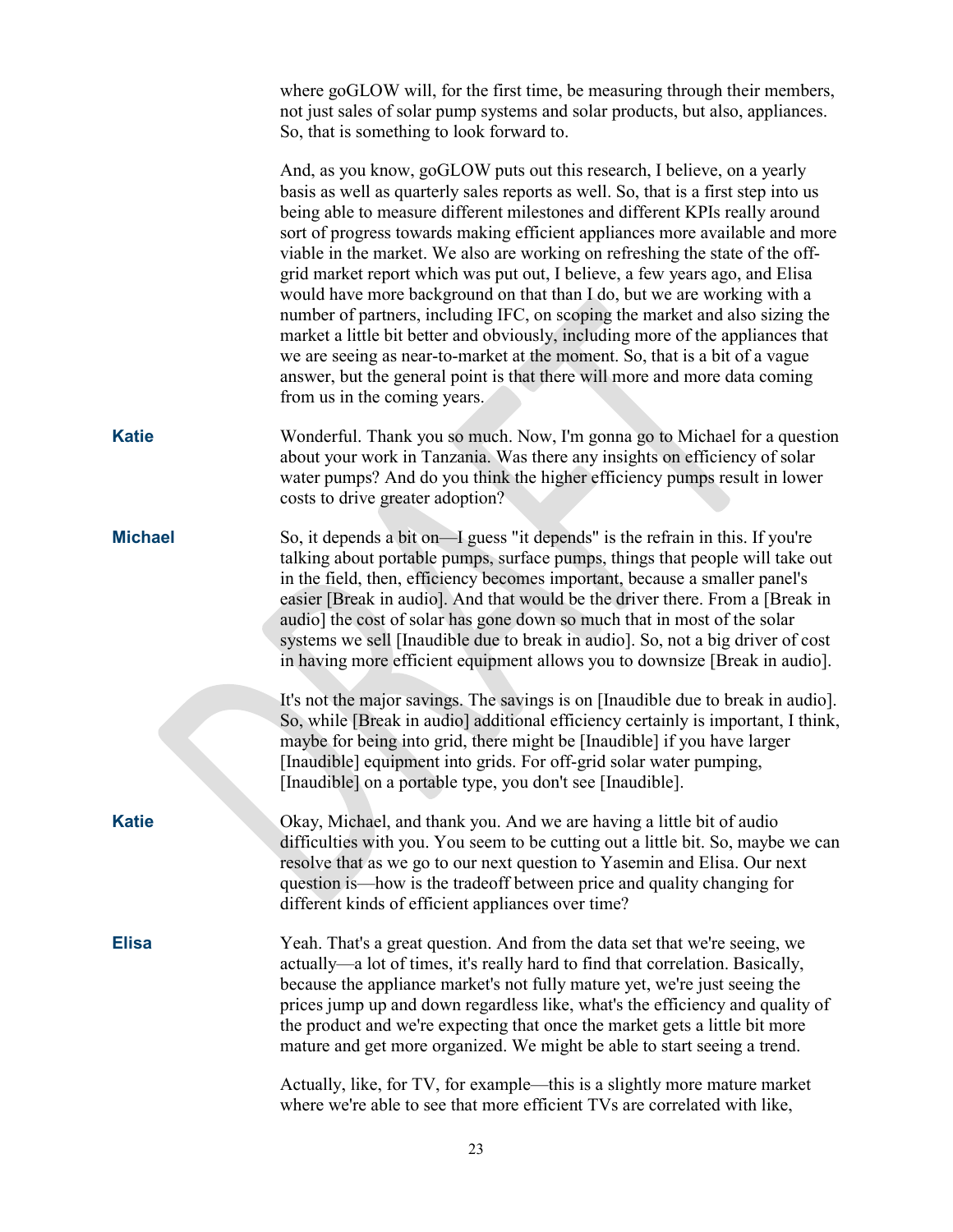|                | higher price tag now. But, for fans and refrigerator, I think these two product<br>market's still really early in terms of development, and so, not seeing that<br>much correlation.                                                                                                                                                                                                                                                                                                                                                                                                                                                                                    |
|----------------|-------------------------------------------------------------------------------------------------------------------------------------------------------------------------------------------------------------------------------------------------------------------------------------------------------------------------------------------------------------------------------------------------------------------------------------------------------------------------------------------------------------------------------------------------------------------------------------------------------------------------------------------------------------------------|
| <b>Katie</b>   | Okay. Great. And a quick follow-up question—do you have global figures for<br>the future demand of-for domestic and small commercial off-grid<br>refrigerators?                                                                                                                                                                                                                                                                                                                                                                                                                                                                                                         |
| <b>Yasemin</b> | Katie, could you repeat the question?                                                                                                                                                                                                                                                                                                                                                                                                                                                                                                                                                                                                                                   |
| <b>Katie</b>   | Yes. I'm very sorry. Do you have global figures for the future demand for<br>domestic and small commercial off-grid refrigerators?                                                                                                                                                                                                                                                                                                                                                                                                                                                                                                                                      |
| <b>Elisa</b>   | Now, I would say that in the previous market research that we put out through<br>Global Leap, there's some estimate of like, how much the global market can<br>grow in terms of TV, fans, and refrigerator. I can't quote the number on the<br>top of my head.                                                                                                                                                                                                                                                                                                                                                                                                          |
| <b>Yasemin</b> | I almost want to say—this may not be very accurate, but we do have this<br>information on our website, but I almost want to say that the global market<br>would grow to over a billion dollars, I believe, if off-grid appropriate<br>refrigerators were more available and at a price that customers could afford. I<br>believe that's like, at least a two times growth if not more. Possibly three. And<br>this is, again, something that we will be re-visiting and re-scoping the state of<br>the market report that I mentioned, which will be coming, hopefully, next<br>year.                                                                                   |
| <b>Katie</b>   | Great. Thank you so much. Going back to Michael. Michael, regarding the<br>solar pumps, are there different designs and brands and are there any<br>particular brands that are more preferred? And also, is the distribution limited<br>to Tanzania and East Africa?                                                                                                                                                                                                                                                                                                                                                                                                    |
| <b>Michael</b> | So, our distribution—Simusolar operates in Tanzania, but certainly, solar<br>water pumping—or I should say water pumping as a category—electric water<br>pumps and those powered by solar—are broad and adopted around the globe.<br>It's just the degree of penetration and the level of the market it's reached is<br>quite limited. There's certainly a number of different quality manufacturers<br>out there. We've got some great partners. And we believe that there's a benefit<br>in working with different manufacturers that have different areas of focus.                                                                                                  |
|                | Some are really focused on efficient surface pumps and others are delving<br>into the larger well pumps, pumps that can produce larger volumes of<br>water. It's quite diverse in terms of the manufacturers and frankly, the-it's<br>not—if you have the right electrical engineering on your team, designing a<br>system that can work with any electric pump and that you sell as a solar water<br>pumping package is possible. And so, you're not limited to those who are<br>exclusively selling a package of a solar panel with a pump. You can buy the<br>panel separately and have your own packages. But, just to list some of our<br>partners—Ennos is great. |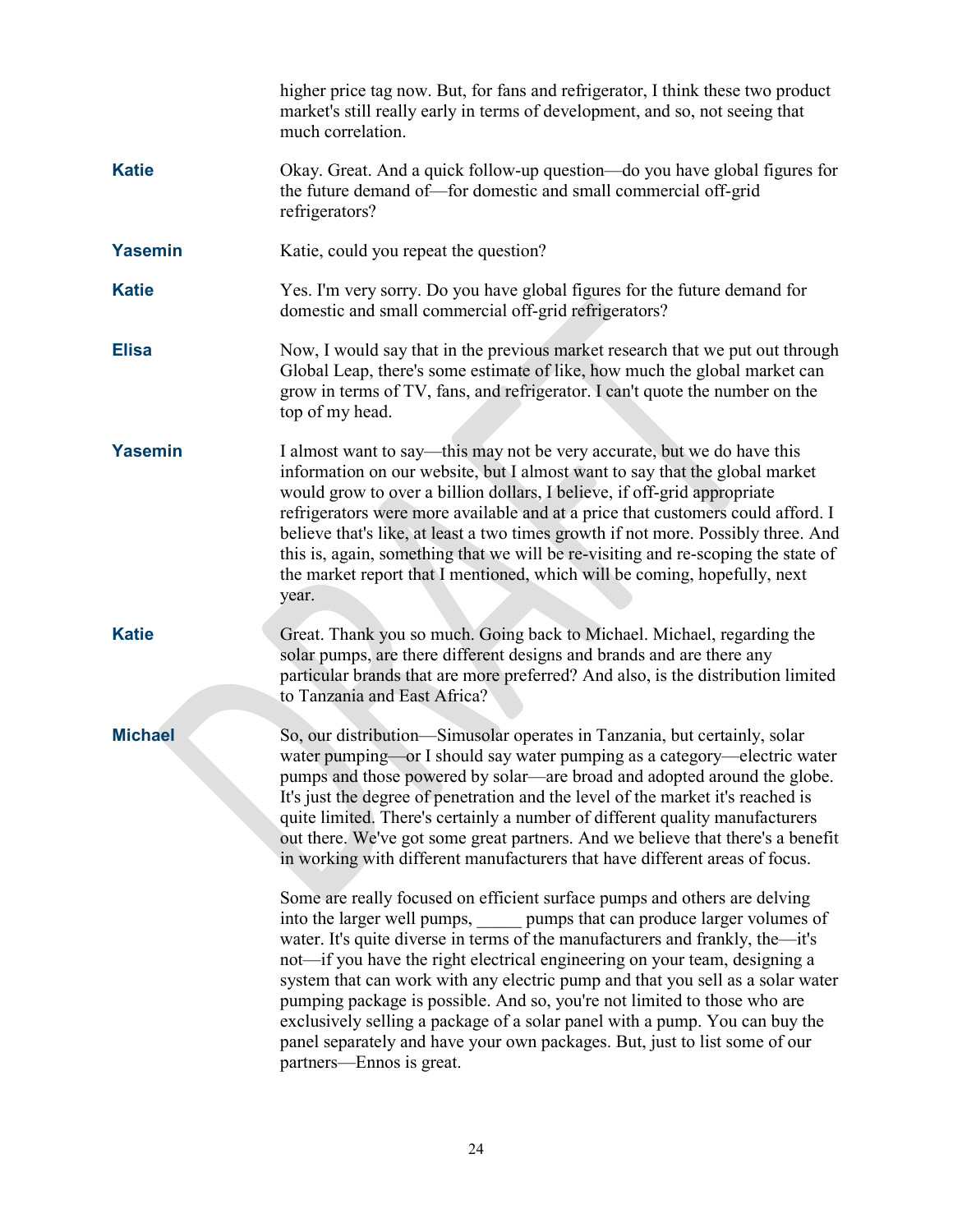culture has been a great partner to us. Aqua Royale—there's a whole list of different manufacturers that we rely on and provide us good products and good warranties.

- **Katie** Great. Thank you. And an attendee would like to know a little bit more. Can you mind explaining a bit more into detail about service-based models for the solar water pump supply?
- **Michael** Is that directed to me?
- **Katie** Yes. Yes, it is, Michael.

**Michael** Yes. So, service-based model is really tied up in the financing. So, as I mentioned before about 70 percent of our clients rely on financing, and even those who don't have a 2-year warranty with us and a commitment that we'll service their equipment for a fee thereafter. So, the one part of the servicing is obviously just making sure the equipment keeps working. If there's any issues, you can provide some remote support or actually send your own person out to make a repair/replacement and that gives a lot of confidence to people to make this investment and adopt this—what is a very new technology to them.

> But it goes beyond that, because when we surveyed farmers—and in the surveys from this report—we've seen that farmers are looking for, as I mentioned before, knowledge, agronomic support—some go so far as to say links to market. They're really underserved in a number of fronts in the value chain and looking for that front—the, I guess, companies they engage with, and they don't really engage with many. We're probably one of the few formal counterparties or servicers/supporters of many of these clients. So, what that looks like is us engaging with quality seed suppliers, evaluating who are the quality seed suppliers, and which see suppliers provide training and service, and linking up with their networks and linking our farmers with them involves working with capacity builders. There's a number of different great horticultural associations and groups operating in Tanzania and many farmers aren't aware of them.

> And so, when you do come across a farmer needing support, you can make that introduction and that can really help them improve their practice. So, I'd say, the full servicer model is—we certainly have a staff. We support our clients that way, too. But I really want to encourage people to think about being a team player in the value chain and focusing on partnerships more than trying to do it all yourself.

**Katie** Great. Thank you so much, Michael. And we're running out of time, and, like I said, we had wonderful questions from the audience. So, any questions that we don't get to, we'll follow-up with attendees afterwards. I think we have time for one more question with Elisa and Yasemin.

> As we discuss appliances—especially if we're looking at off-grid solar PV mini-grids, how do we plan for additional energy loads and do we size the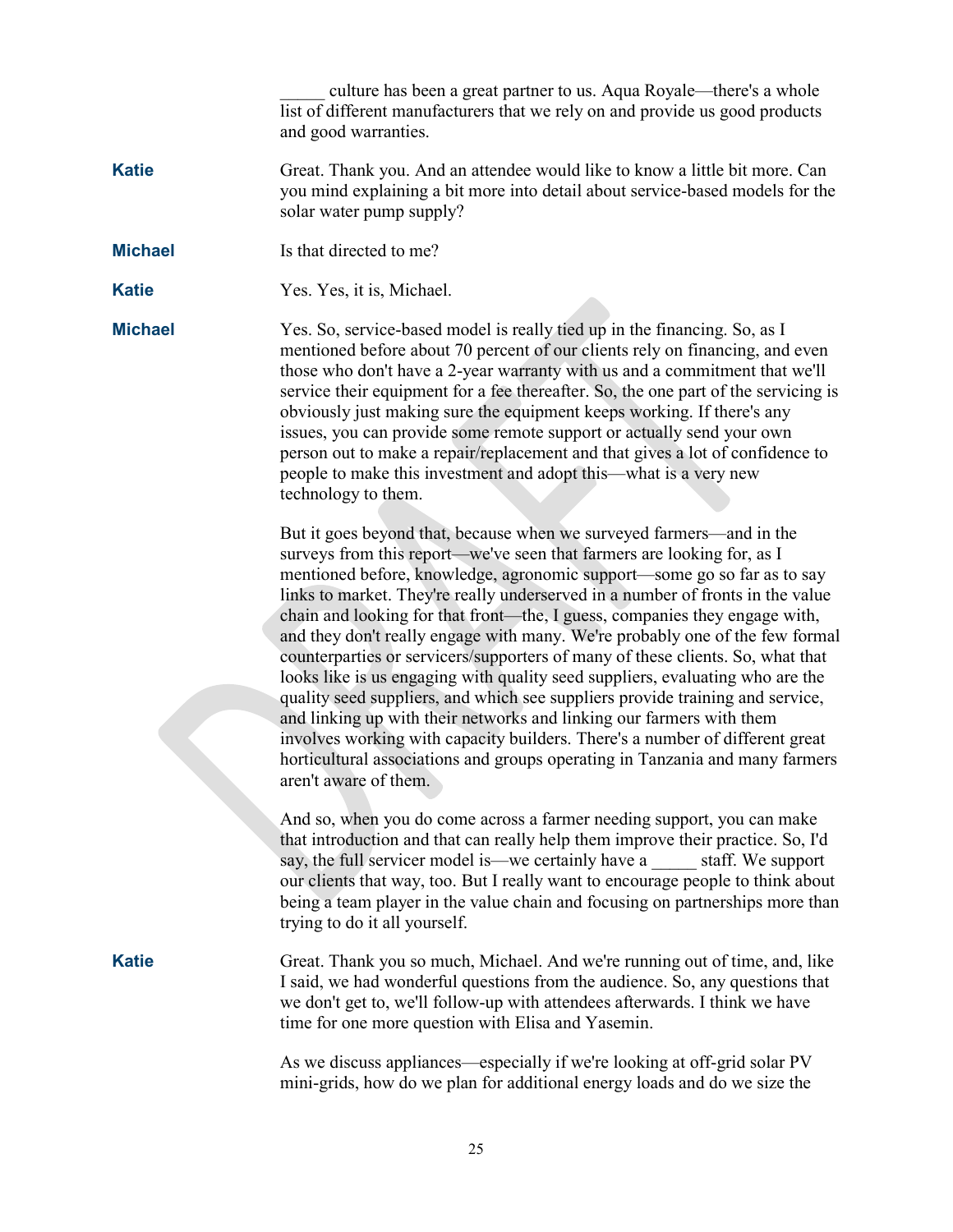|                | mini-grids for current load profile and add more later? Or, do we oversize the<br>system from the beginning?                                                                                                                                                                                                                                                                                                                                                                                                                                                                                                                                                                                                                                                                                 |
|----------------|----------------------------------------------------------------------------------------------------------------------------------------------------------------------------------------------------------------------------------------------------------------------------------------------------------------------------------------------------------------------------------------------------------------------------------------------------------------------------------------------------------------------------------------------------------------------------------------------------------------------------------------------------------------------------------------------------------------------------------------------------------------------------------------------|
| <b>Yasemin</b> | That is a great question. It's a bit of a chicken and egg problem, isn't it? I<br>think one thing we could say is in a lot of cases, especially for public<br>institutions such as health clinics in Sierra Leone, for example, which is<br>something we're scoping for the Efficiency for Health work that I mentioned<br>earlier—it was they basically found that the mini-grids have such a high load<br>already that it's not being used effectively with just a few lights and maybe<br>one vaccine refrigerator that's available. So, in some cases, there's a lot of<br>room for your additional appliances to be used. It's just a question of finding<br>the right ones and making sure they're as efficient as possible so you can<br>make the most out of the load that you have. |
|                | The same is true for smaller mini-grids that might be for communities or a<br>few households. I'm not a technical expert, so I don't know about adding extra<br>loads to the existing micro-grids. Obviously, they all have their limits, but, as<br>we showed earlier at the beginning of my presentation, you can do a lot with<br>very little when you have a lot of efficiency in play. So, it's really a question<br>of making sure you source and use the most appropriate and efficient<br>appliances in such a configuration that you're not overloading the system.                                                                                                                                                                                                                 |
| <b>Elisa</b>   | And I will also add that having accurate performance data for appliances<br>would be very important in terms of sizing mini-grid systems. Like, through<br>the data platform, what we were trying to provide is this type of information<br>so that mini-grid operator or solar home system can kind of like, use this type<br>of data and to estimate it how much load they need to plan and decide for.<br>And so, this is like, definitely one of the resources that we would love to<br>provide to mini-grid operators around the world. And there's some scenario in<br>modeling that we can run here to kind of provide that additional support, but I<br>would say that's one of the resources that people can reference.                                                             |
| <b>Yasemin</b> | Yeah. And it's definitely, again, to reiterate something Elisa said earlier, it's<br>also very important to do field testing and make sure there's truth in<br>advertising, because sometimes, even laboratory testing can't account for all<br>of the real-life conditions that you might be experiencing. I mean, you've seen<br>many case studies in which an appliance would use maybe three times the<br>energy load that it was supposed to for various reasons so it's very, very<br>important to source appliances appropriately and also, for there to be enough<br>testing of different kinds—both laboratory and field—to ensure that we have<br>accurate data, like Elisa said.                                                                                                  |
| <b>Katie</b>   | Wonderful. Thank you so much. And on behalf of the Clean Energy Solutions<br>Center, I'd like to extend a "Thank you" to all of our expert panelists and to<br>our attendees for participating in today's webinar and for all the wonderful<br>questions that you submitted. We very much appreciate your time and hope<br>that there's some valuable insights that you can take back to your ministries,<br>departments, and organizations. We also invite you to inform your colleagues<br>and to those in your networks about the Solutions Center resources and<br>services, including our no-cost policy support through our Ask an Expert<br>service.                                                                                                                                  |